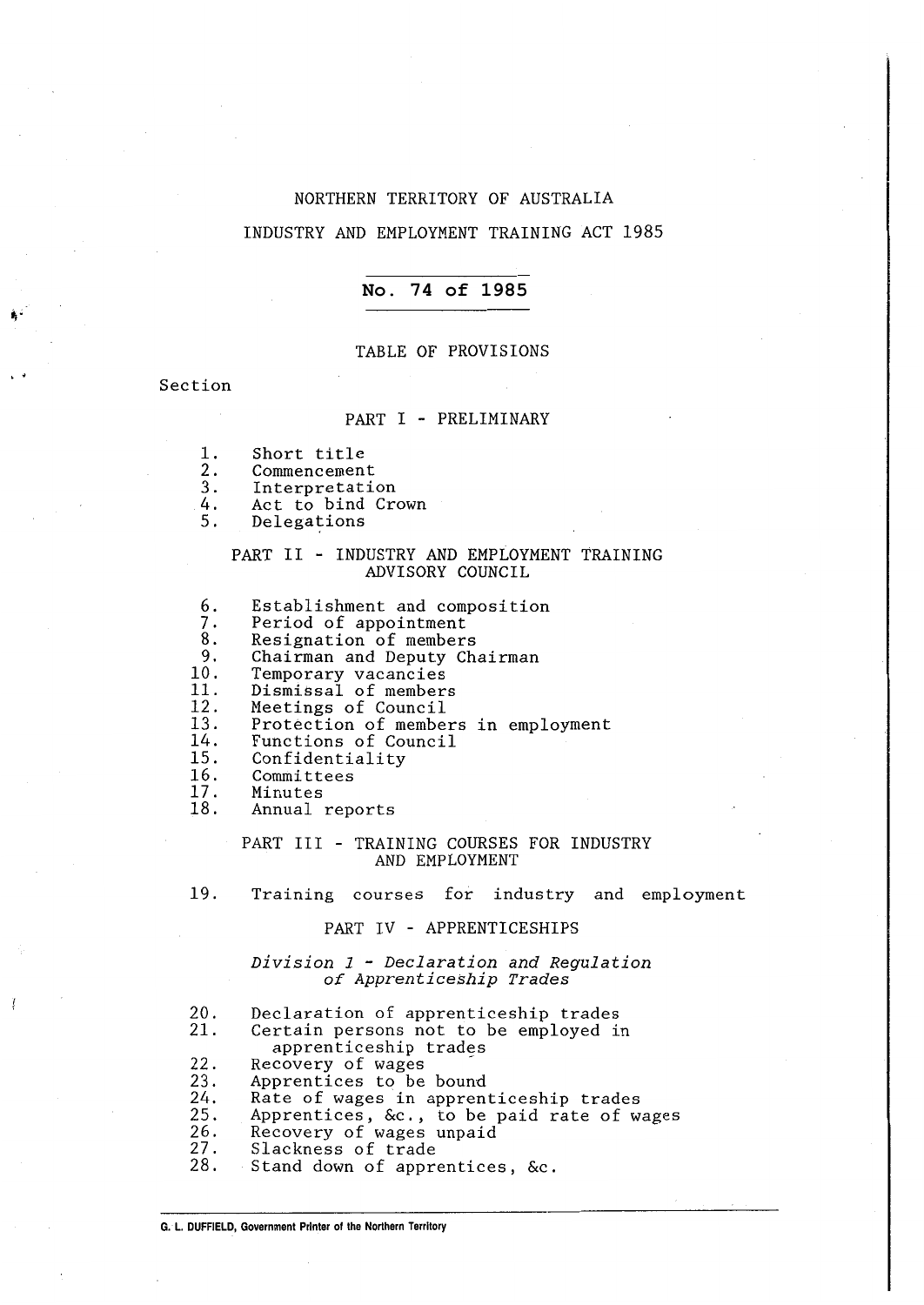| 29. | Registration of employer                  |
|-----|-------------------------------------------|
| 30. | Registration of probationer               |
| 31. | Notification of registration              |
| 32. | Execution of indentures of apprenticeship |
| 33. | Form of indentures of apprenticeship      |
| 34. | Approval of lesser term                   |
| 35. | Indentures deemed to be signed            |
| 36. | Term of apprenticeship                    |
| 37. | Execution of indentures                   |
| 38. | Delivery of indentures to Secretary       |
|     | 39. Parties to be bound                   |
|     |                                           |
|     | Division 2 - Training of Apprentices      |
|     |                                           |

- 40. Determination by Secretary<br>41. Apprentices to be trained
- 41. Apprentices to be trained<br>42. Leave to be granted
- 42. Leave to be granted
- 43. Extension of training period

### *Division 3* - *Assignment of Indentures of Apprenticeship*

- 44. Application for approval<br>45. Approval of application
- 45. Approval of application<br>46. No assignment without am
- 
- 46. No assignment without approval<br>47. Execution of assignment of ind 47. Execution of assignment of indentures<br>48. Directions in relation to execution
- 48. Directions in relation to execution<br>49. Termination of employment
- Termination of employment

### *Division 4* - *Regulation of Apprenticeships*

- 50. Questions or differences to be determined by Secretary
- 51. Register<br>52. Discipli
- 52. Disciplinary proceedings<br>53. Recovery of fines<br>54. Certificate
- 
- 54. Certificate<br>55. Powers of e
- 55. Powers of entry and inspection<br>56. Books may be required to be pr
- 56. Books may be required to be produced

*Division 5* - *Suspension or Cancellation of Indentures of Apprenticeship* 

- 57. Secretary may suspend or cancel<br>58. Cancellation by mutual consent
- 58. Cancellation by mutual consent<br>59. Application for approval to
- 59. Application for approval to suspend or cancel<br>60. Approval of suspension or cancellation
- 60. Approval of suspension or cancellation
- Effect of approval

# *Division 6* - *Completion of Apprenticeships*

- 62. Original indentures to be returned to apprentice
- 63. Completion of training courses<br>64. Foreign certificates
- 64. Foreign certificates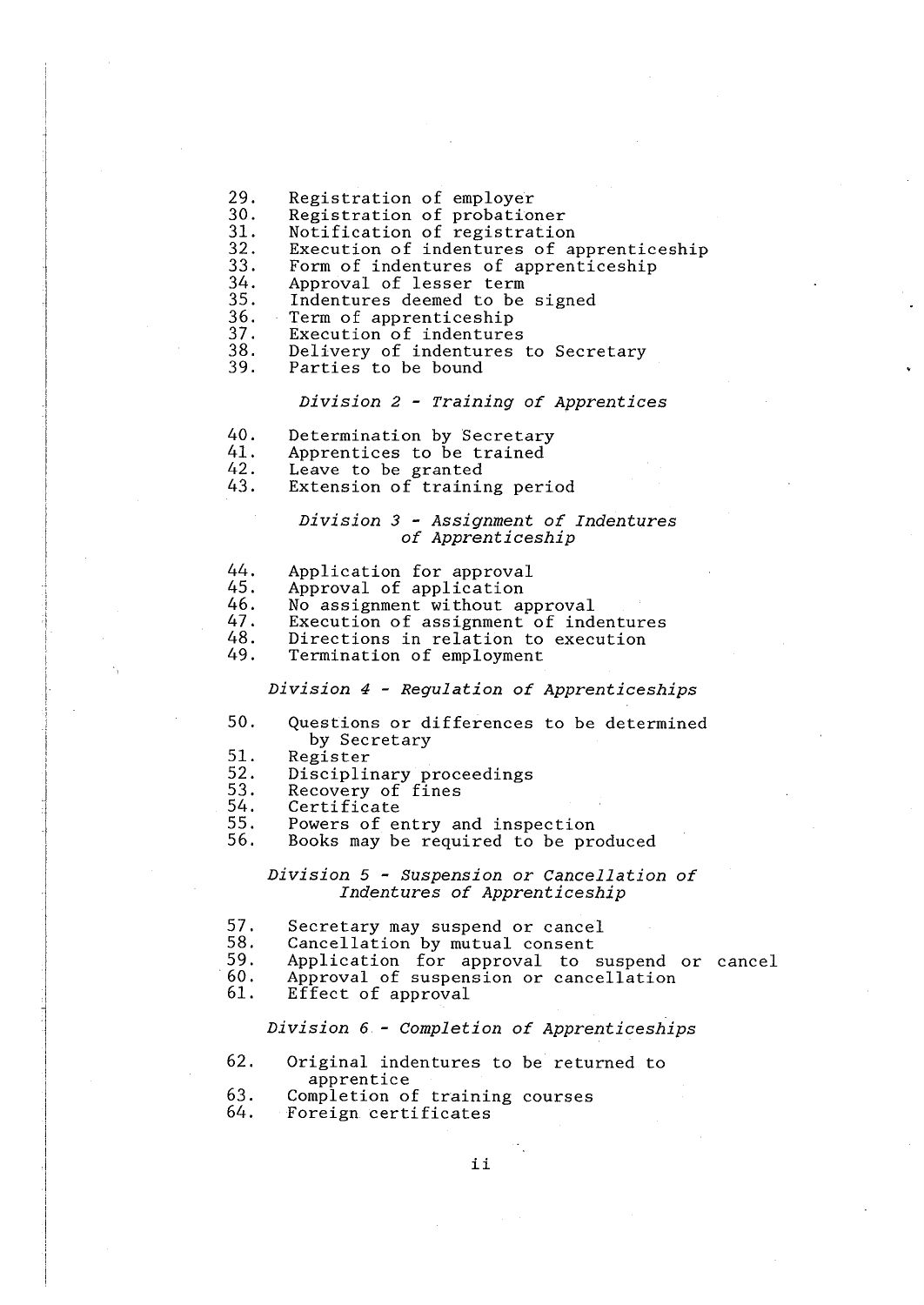# PART V - MISCELLANEOUS

| 65. |  | Evidentiary |
|-----|--|-------------|
|     |  |             |

- 66. Service by post
- 67. Regulatory offences
- 68. Regulations

# PART VI - REPEAL AND SAVINGS

- 69. Repeal
- 70. Savings

# SCHEDULE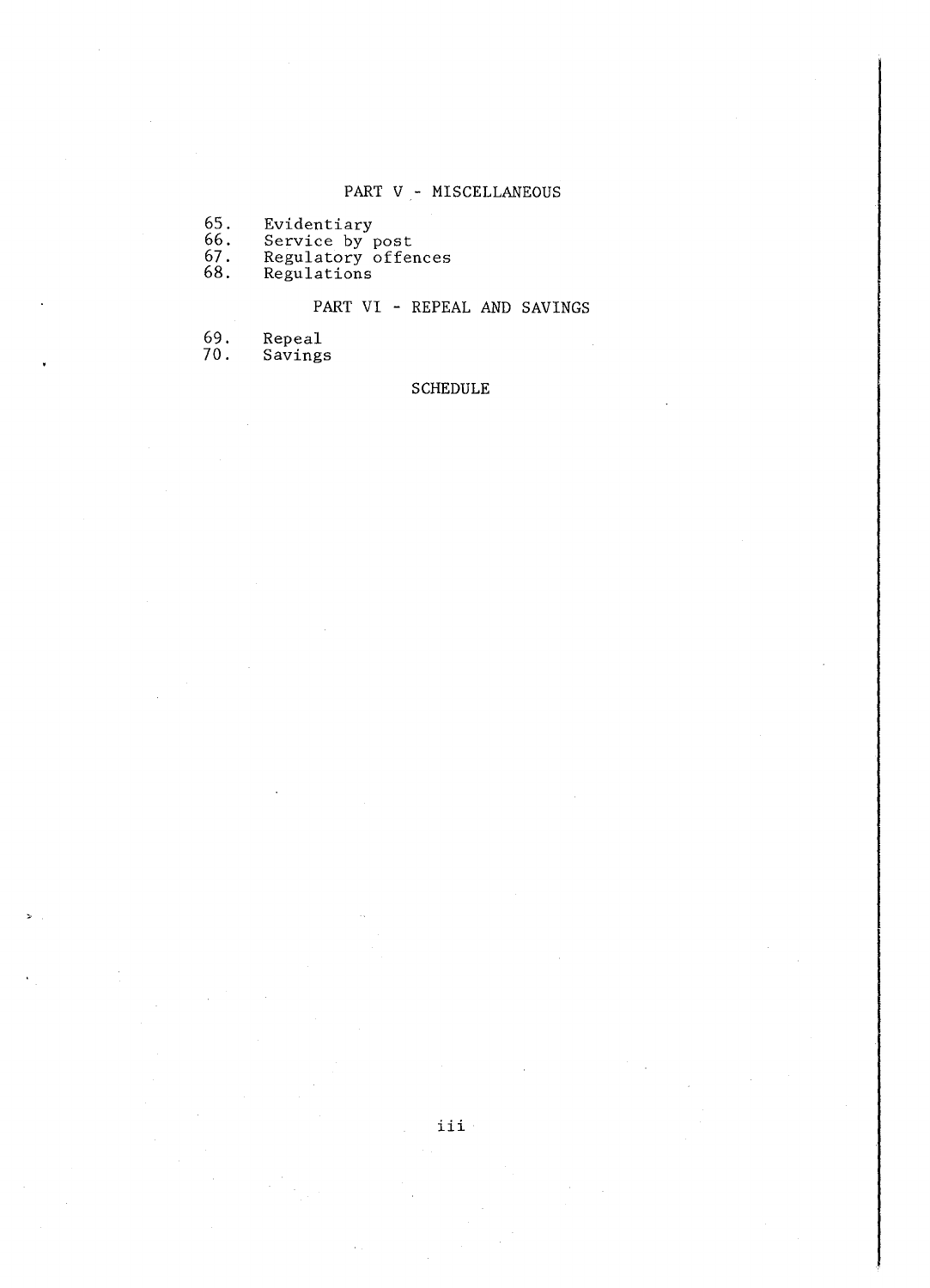

# **NORTHERN TERRITORY OF AUSTRALIA**

# **No. 74 of 1985**

# **AN ACT**

Relating to the training of persons for industry and employment in the Territory

**[***Assented to 24 December 1985***]**

**BE** it enacted by the Legislative Assembly of the Northern Territory of Australia, with the assent as provided by the *Northern Territory Colf Covernment*) Act 1078 of the Commonwoodth as follows *(Self-Government) Act* 1978 of the Commonwealth, as follows:

# PART I - PRELIMINARY

1. SHORT TITLE

This Act may be cited as the *Industry and Employment Training Act 1985.* 

2. COMMENCEMENT

This Act shall come into operation on a date to be fixed by the Administrator by notice in the *Gazette.* 

3. INTERPRETATION

(1) In this Act, unless the contrary intention appears -

- "apprentice" means a person employed within the Territory who is bound apprentice by indentures<br>of apprenticeship, whether or not those of apprenticeship, whether or not indentures have been assigned;
- "apprenticeship trade" means a trade declared under section  $20$  to be an apprenticeship trade;

"approved" means approved by the Secretary;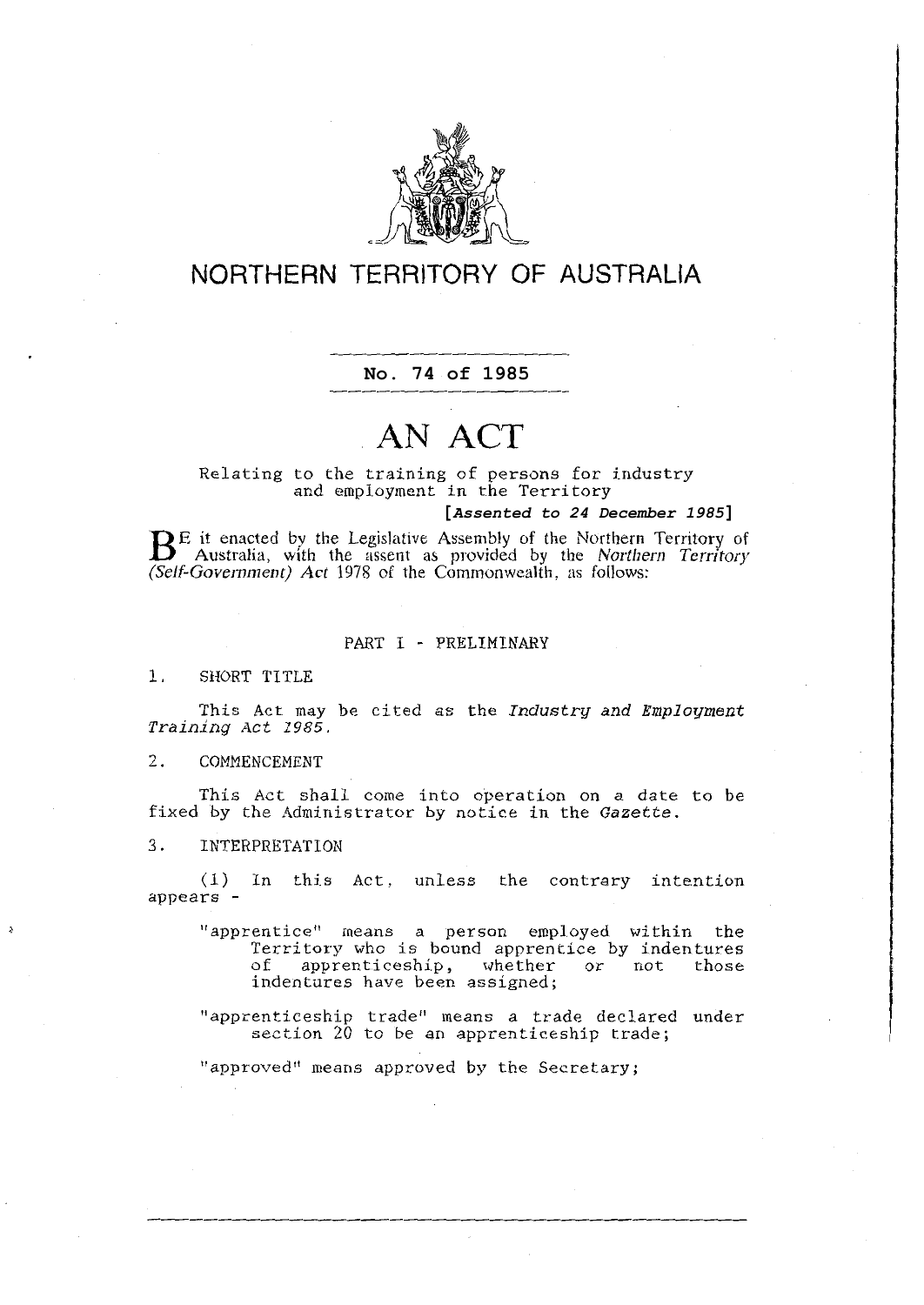- "Chairman" means the Chairman of the Council appointed under section 9, and includes the Deputy Chairman while acting as Chairman;
- "Council" means the Industry and Employment Training Advisory Council established by section 6;
- "Darwin Institute of Technology" means the Darwin Institute of Technology established under the *Education Act;*
- "Deputy Chairman" means the Deputy Chairman of the Council appointed under section 9;

"determined" means determined by the Secretary;

- "employer", in relation to an apprentice, means a person registered under section 29 to whom the apprentice is bound apprentice by indentures of apprenticeship and, where the indentures have been assigned, a person registered under section 29 and specified in the assignment as the employer of the apprentice;
- "member" means a member of the Council appointed under section 6 and includes a person authorized under section 10 to act in the office of a member;

"probationer" means a person who is -

- (a) employed in an apprenticeship trade; and
- (b) registered probationer in that apprenticeship trade; under section 31 as a
- "Secretary" means the Departmental Head of the Department for the time being principally responsible under the Minister responsible for the administration of this Act;

"trade" includes a branch or ·part of a trade;

"training course" means a course, arrangements for the preparation or conduct of which have been approved or made under Part III.

(2) employed employed in a trade when he customarily works as an<br>employee with the recognized tools of that trade at the request or under the direction of, or in association with, an employer or tradesman in the trade. For the purposes of this Act, in a trade when he customarily a person is

- (3) A reference in this Act to the employment of -
- (a) an apprentice is a reference to the employment of that apprentice in the apprenticeship trade to which he is indentured; and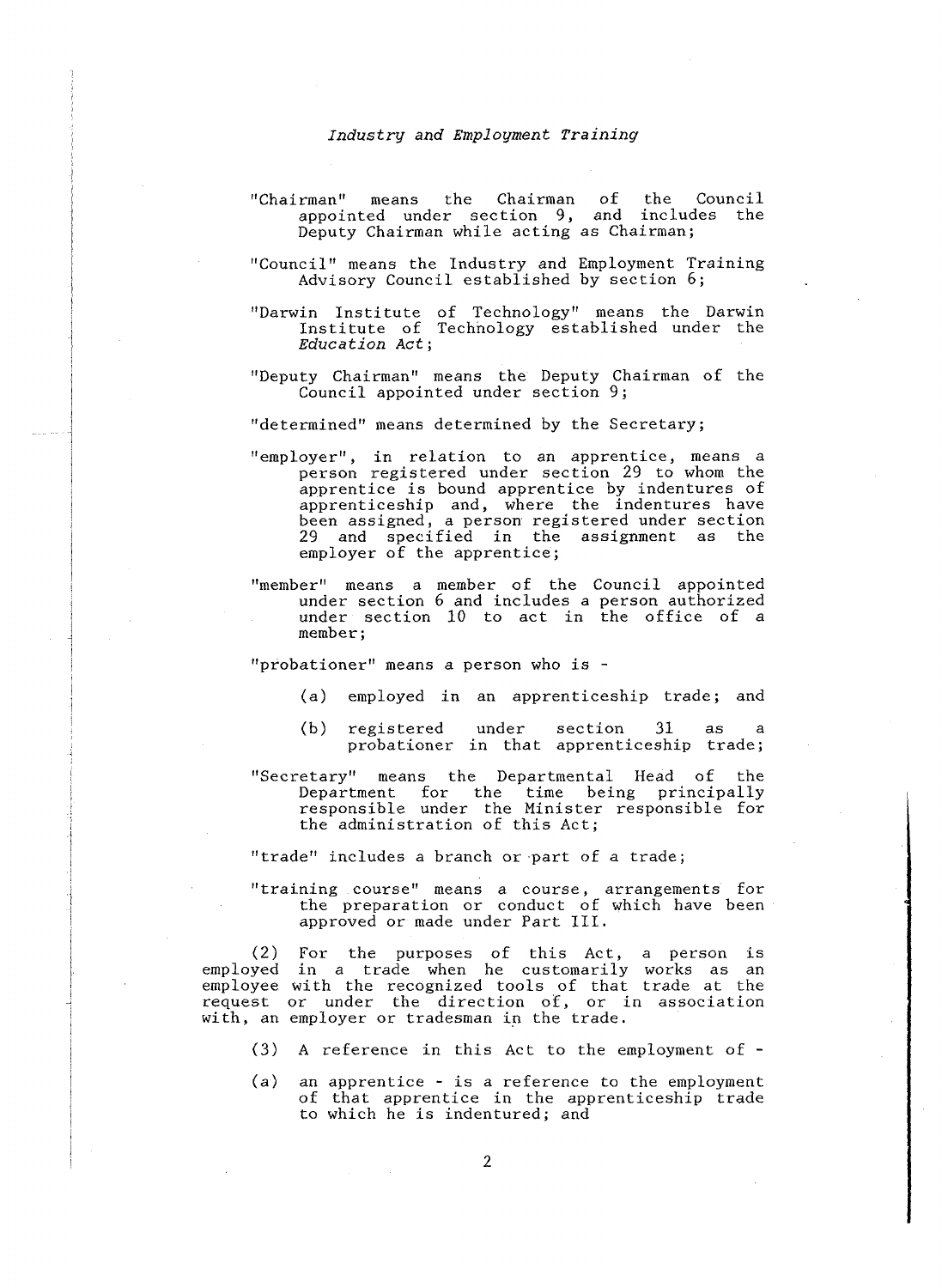(b) *a* probationer - is *a* reference to the employment of that probationer in the apprenticeship trade for which he is registered under section 31 as *a* probationer.

#### 4. ACT TO BIND CROWN

This Act binds the Crown.

5. DELEGATIONS

(1) The Minister or the Secretary may, by instrument in writing signed by him, delegate to a person any of his powers and functions under this Act, other than this power of delegation.

(2) A power or function delegated under this section, when exercised or performed by the delegate, shall, for the purpose of this Act, be deemed to have been exercised or performed by the Minister or the Secretary.

( 3) A delegation under this section does not prevent the exercise of a power or performance of a function by the Minister or the Secretary.

#### PART II - INDUSTRY AND EMPLOYMENT TRAINING ADVISORY COUNCIL

# 6. ESTABLISHMENT AND COMPOSITION

(1) There shall be a council to be known as the Industry and Employment Training Advisory Council.

(2) The Council shall consist of 9 members, of whom -

- (a) one shall be the Secretary or his nominee;
- (b) one shall be the Departmental Head of the Department for the time being principally responsible under the Minister for the administration of the *Education Act* or his nominee; and
- (c) 7 shall be persons appointed, in accordance with subsection (3), by the Minister.

(3) Of the members appointed under subsection  $(2)(c)$  not less than -

- (a) 2 shall be from employer associations; and
- (b) 2 shall be from employee associations,

in the Territory.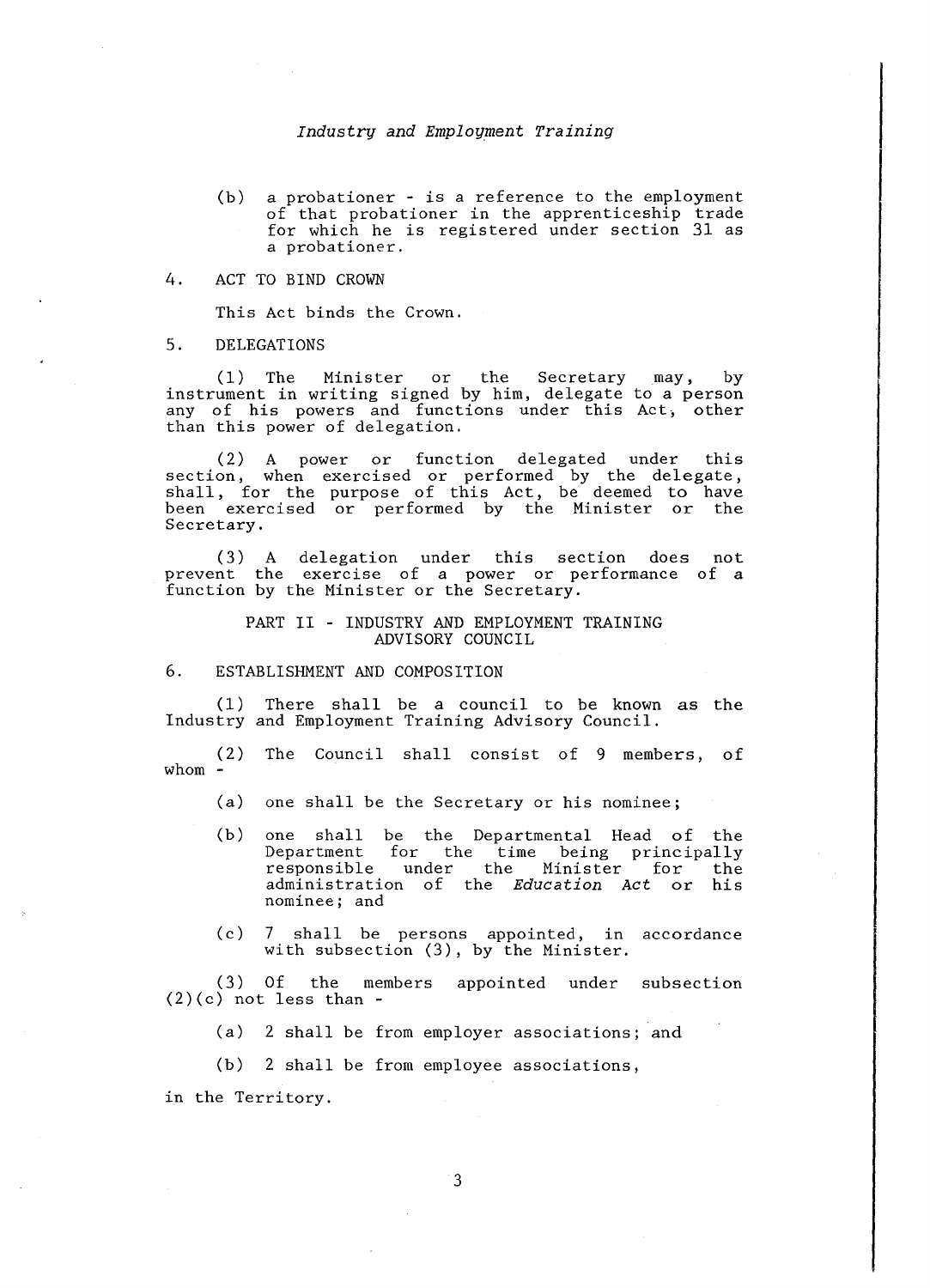(4) The Minister shall not appoint a person under subsection (2)(c) who is an employee unless the employer of that person has consented in writing to the appointment.

# 7. PERIOD OF APPOJNTMENT

(1) Subject to subsection (2), a member appointed under section 6(2)(c) holds office for 3 years from the date of his appointment and is eligible for re-appointment.

(2) A member appointed under subsection  $6(2)(c)$ from an association referred to in section 6(3) ceases to<br>be a member if he ceases to be a member of the be a member if he ceases to be a member of the association.

#### 8. RESIGNATION OF MEMBERS

A member appointed under section  $6(2)(c)$  may resign his office by writing signed by him and delivered to the Minister.

### 9. CHAIRMAN AND DEPUTY CHAIRMAN

(1) The Secretary or his nominee shall be the Chairman of the Council.

(2) The Council may appoint a member to be the Deputy Chairman of the Council.

(3) The Chairman or, in his absence, the Deputy Chairman, shall preside at meetings of the Council.

#### 10. TEMPORARY VACANCIES

- (1) Where -
- .(a) there is, or is expected to be, a vacancy in the office of a member; or
- (b) a member is, or is expected to be, absent or unable to act,

the Minister may authorize a person to act in the office of that member.

(2) The power of the Minister under subsection (1) includes the power to authorize a person to act from time to time in the office of a member during the absence or inability of the member to act.

# 11. DISMISSAL OF MEMBERS

(1) The Minister may terminate the appointment of a member appointed under section  $6(2)(c)$  for inability, inefficiency, misbehaviour or physical or mental incapacity.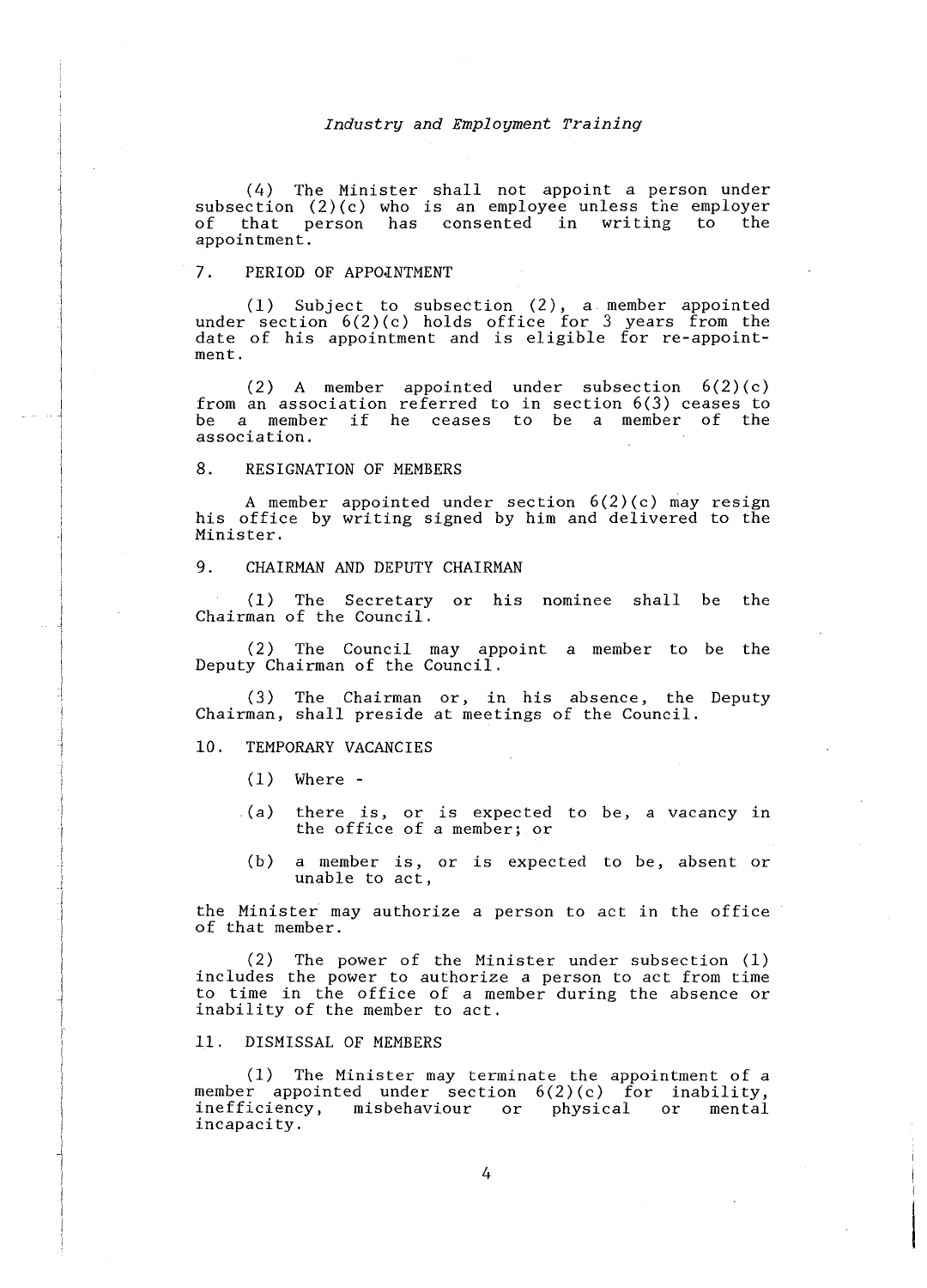- (2) Where a member appointed under section  $6(2)(c)$  -
- (a) is absent, except on leave Council, from 3 consecutive Council; or granted meetings by of the the
- (b) becomes bankrupt, applies to take the benefit of a law for the relief of bankrupt or insolvent debtors, compounds with his creditors or makes an assignment of his remuneration for their benefit,

the Minister shall terminate the appointment of the member.

12. MEETINGS OF COUNCIL

(1) Subject to this section, the Chairman shall call such meetings of the Council as are necessary for the performance of its functions but so that the interval between meetings does not exceed 3 months.

(2) The Chairman shall, not later than 28 days after receiving a written notice signed by not less than 4 members requesting a meeting of the Council to be held, call a meeting of the Council.

(3) The Minister may at any time direct the Chairman to convene a meeting of the Council and the Chairman shall convene a meeting accordingly.

- (4) At a meeting of the Council -
- (a) the Chairman, or in the absence of the Chairman, Deputy Chairman and 4 constitute a quorum;
- (b) questions arising shall be determined by a majority of the votes of the members present and voting, excluding the Chairman, but, in the event of an equality of votes, the Chairman shall have a casting vote; and
- (c) subject to this Part, the Council shall determine the procedure to be followed at or in connection with the meeting.

(5) The exercise of a power or the performance of a function by the Council is not affected by reason only of there being a vacancy in the membership of the Council.

#### 13. PROTECTION OF MEMBERS IN EMPLOYMENT

(1) Where an employer has given his consent referred to in section  $6(4)$  to the appointment of an employee as a member, the employer shall not penalize or prejudice the employee in his employment, whether by reducing his salary or wages or otherwise, by reason only of -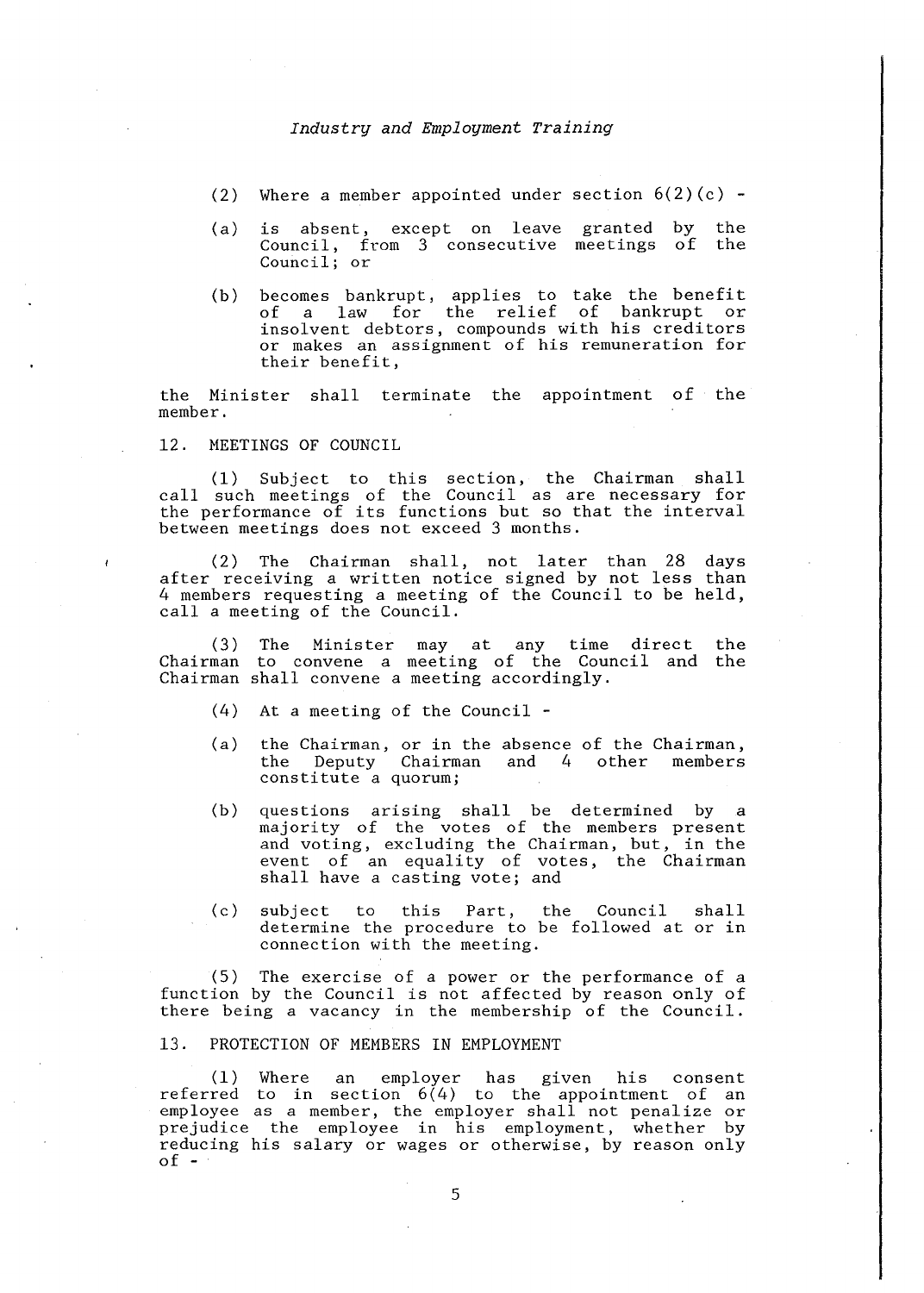- (a) the fact that the employee is a member of the Council or *a* committee of the Council; or
- (b) anything said or done or omitted to be said or a power or the performance by him of a function as *a* member of the Council or *a* committee of the Council.

Penalty: \$500.

(2) The employer of *a* member shall grant to the member such reasonable leave of absence as is necessary to enable the member to attend meetings of the Council and such leave shall be construed as service by the member to his employer without prejudice to such rights as to leave as the member may otherwise have in respect of his employment with the employer.

(3) An employer shall not be held to have penalized or prejudiced an employee in his employment by reason only of the employee's being granted leave of absence without pay under subsection (2) if the employee is entitled under the *Remuneration (Statutory Bodies) Act* to remuneration in respect of the period of his absence.

(4) A court on the conviction of an employer for an offence against subsection (1), in addition to imposing a penalty, may order -

- (a) that the employer pay to an employee the amount of salary or wages lost by the employee by reason of the action constituting the offence; or
- (b) if the employee has been dismissed, that the employer reinstate the employee in his former employment or in employment of similar status.
- 14. FUNCTIONS OF COUNCIL

The functions of the Council are to -

- (a) consider and advise the Minister on; and make recommendations to the Minister in relation to, any matter connected with training in any masser connected with cruining in industry and employment;
- (b) consider and advise the Minister on, and make recommendations to the Minister in relation to, reports made and research carried out into matters related to training for industry and employment, including -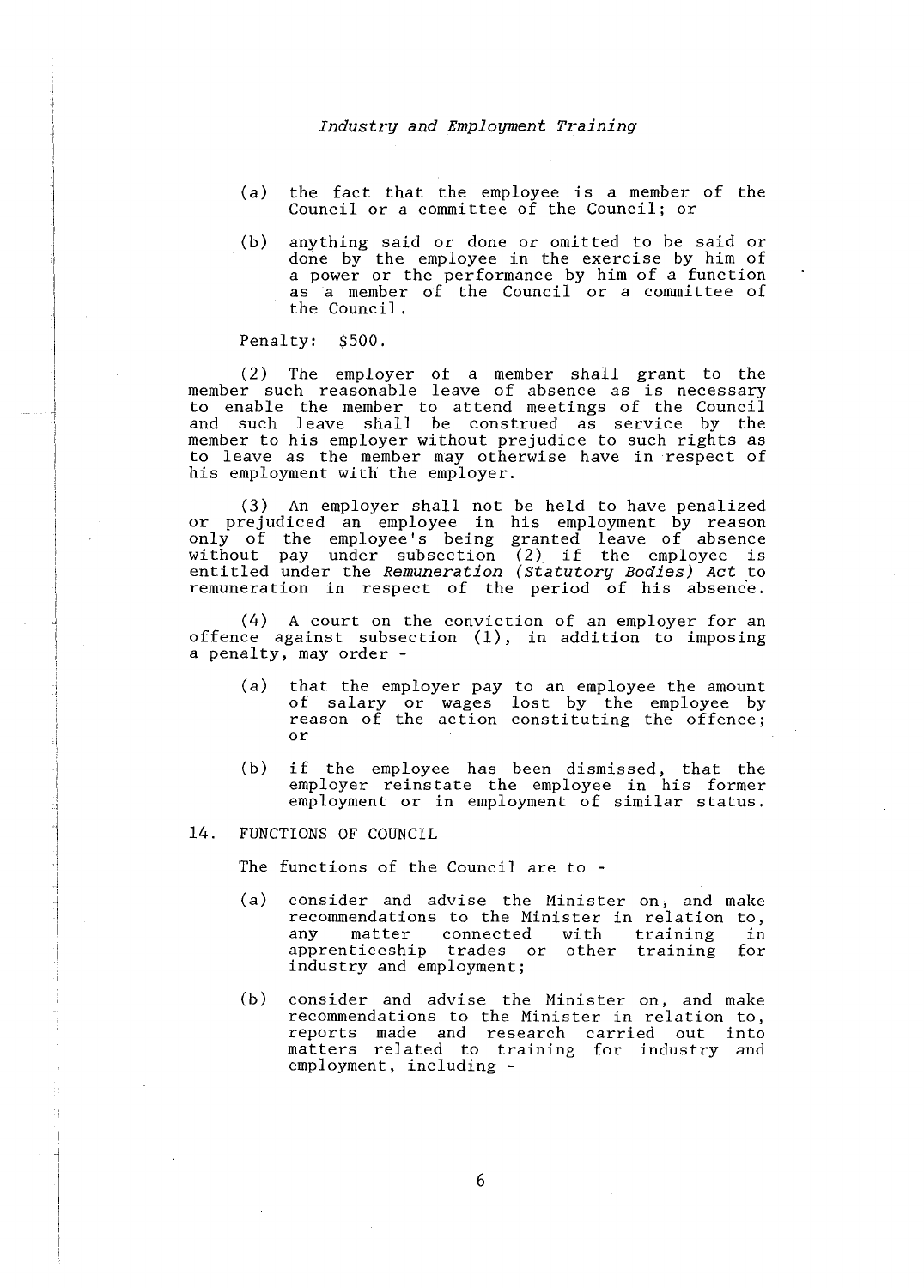- (i) the assessment of the present and future requirements of industry for skilled and semi-skilled labour; and
- (ii) the special training needs of persons by reason of their background and otherwise in relation to the acquisition by those persons of industry and employment skills;
- (c) monitor the provision of training for industry;
- (d) monitor standards of training for industry;
- (e) consider and advise the Minister on, and make recommendations to the Minister in relation to, to promote training in apprenticeship trades and in industry generally; and
- ( f) exercise and discharge such other powers and functions as are conferred or imposed on it by or under this or any other Act.

15. CONFIDENTIALITY

A member shall not disclose information obtained in the course of his duties as disclosure is -

(a) made in the course of those duties; and

(b) authorized by the Council.

Penalty: \$2,000.

16. COMMITTEES

(1) The Council may establish such committees as it thinks fit to advise and make recommendations to -

- (a) the Secretary on such matters within the Secretary's powers and functions under this Act, as are referred to the committee by the Secretary; and
- (b) the Council on such matters within the Council's powers and functions under this Act, as are referred to the committee by the Council.

(2) The constitution of a committee established under subsection (1), and the way in which it carries and the way in which it called subsection (1), and the way in which it called

#### 17. MINUTES

The Council shall cause minutes to be kept of each meeting of the Council and each meeting of a committee of the Council.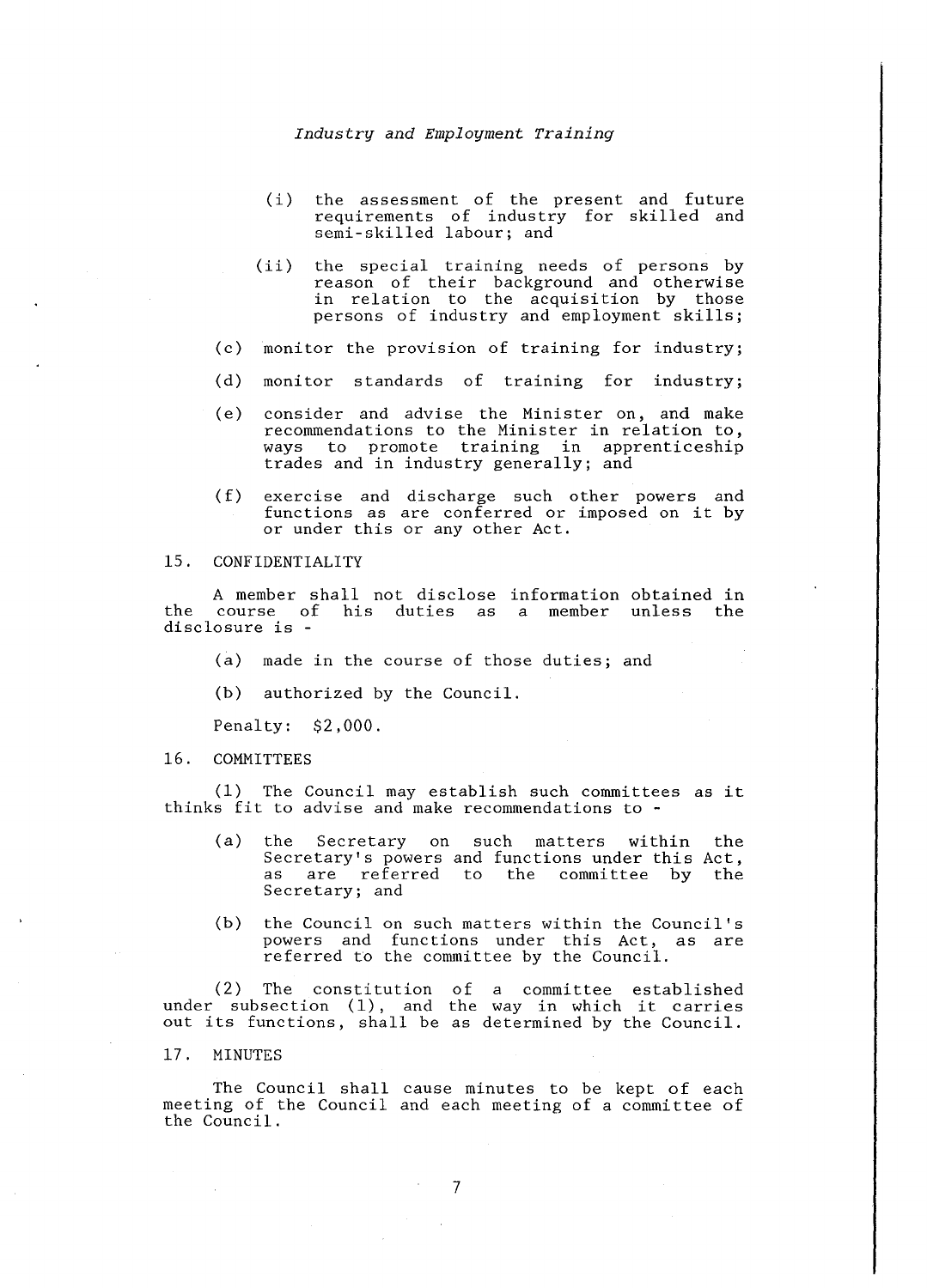#### 18. ANNUAL REPORTS

(1) The Council shall, as soon as practicable after a report on its activities during the year ending on that date.

(2) The Minister shall cause a copy of each report furnished to him under subsection (1) to be laid before the Legislative Assembly within 6 sitting days of the Legislative Assembly after the report has been furnished.

#### PART III - TRAINING COURSES FOR INDUSTRY AND EMPLOYMENT

### 19. TRAINING COURSES FOR INDUSTRY AND EMPLOYMENT

(1) Subject to this Act, the Minister may approve arrangements, or make such arrangements as he thinks fit, for the preparation and conduct of training courses for industry and employment.

(2) The power of the Minister under subsection (1) extends to pre-apprenticeship, pre-vocational, apprenticeship and traineeship courses but not to -

- (a) training courses relating to professional or scientific pursuits; or
- (b) courses known generally as the technical and further education courses Department of Education Institute of Technology. conducted by the Darwin

(3) Without limiting the tion (1), the power of the subsection includes the power to generality Minister of subsecunder that

- (a) determine or approve the content of training courses, practical courses; including the instruction to theoretical and<br>be given in the given in
- (b) determine determine or approve the proficiency or knowledge to students in the courses; standards be reached of by
- ( c) provide or arrange for the provision of financial assistance to such persons, bodies or institutions as he thinks fit in relation to the provision of the courses; and
- (d) provide or arrange for the provision of scholarships, bursaries and prizes in relation to the courses.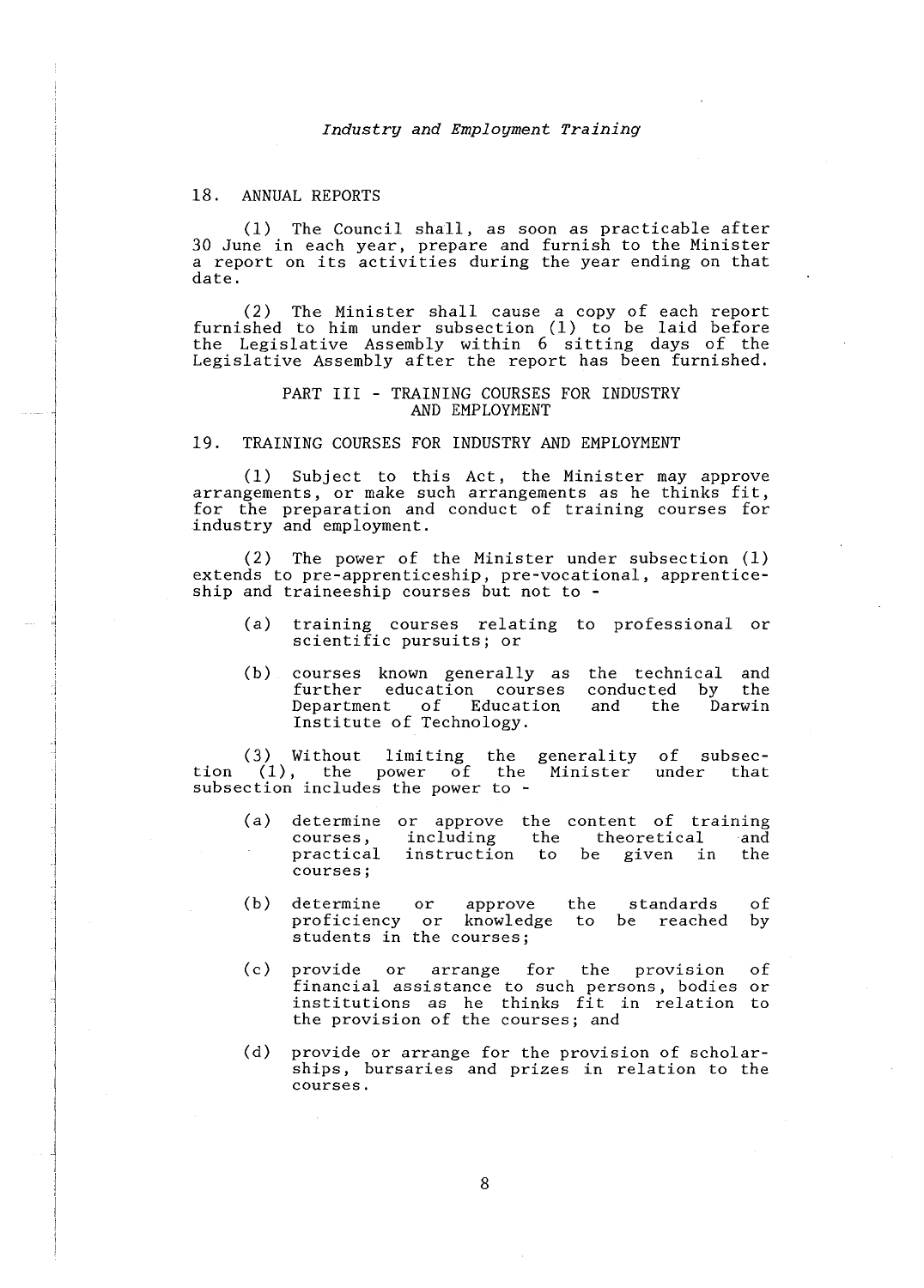(4) The Minister shall, in exercising his powers under this section, endeavour to ensure that appropriate recognition is given to training courses referred to in this section by such authorities in States and other Territories as are concerned with training for industry and employment.

(5) The Minister shall publish a determination or approval under subsection (3)(a) or (b) in the *Gazette.* 

#### PART IV - APPRENTICESHIPS

### *Division 1* - *Declaration and Regulation of Apprenticeship Trades*

20. DECLARATION OF APPRENTICESHIP TRADES

The Minister may, by notice in the Gazette, declare a trade, other than a professional or scientific pursuit, to be an apprenticeship trade.

#### 21. CERTAIN PERSONS NOT TO BE EMPLOYED IN APPRENTICESHIP **TRADES**

( 1) A person, other than a person who is approved under subsection (2) by the Secretary, shall not employ a person who has not attained the age of 21 years in an apprenticeship trade unless the person so employed -

- (a) is a probationer;
- (b) is an apprentice; or
- (c) has completed an apprenticeship in that trade.

Penalty: \$500.

- (2) The Secretary may -
- (a) by notice in writing given to an employer, approve of that employer employing a person specified in the notice; or
- (b) by notice in the *Gazette* approve of a class of employers employing a person who is a member of a class of persons specified in the notice,

in an apprenticeship trade, notwithstanding that the In an approncipcisity ridde, notwrindending ende the<br>person is under the age of 21 years and is not a probationer, an apprentice or a person who has completed an apprenticeship in that trade.

#### 22. RECOVERY OF WAGES

It is not a defence to an action for the recovery of wages or other remuneration that the person employed was employed in contravention of section  $21(1)$ .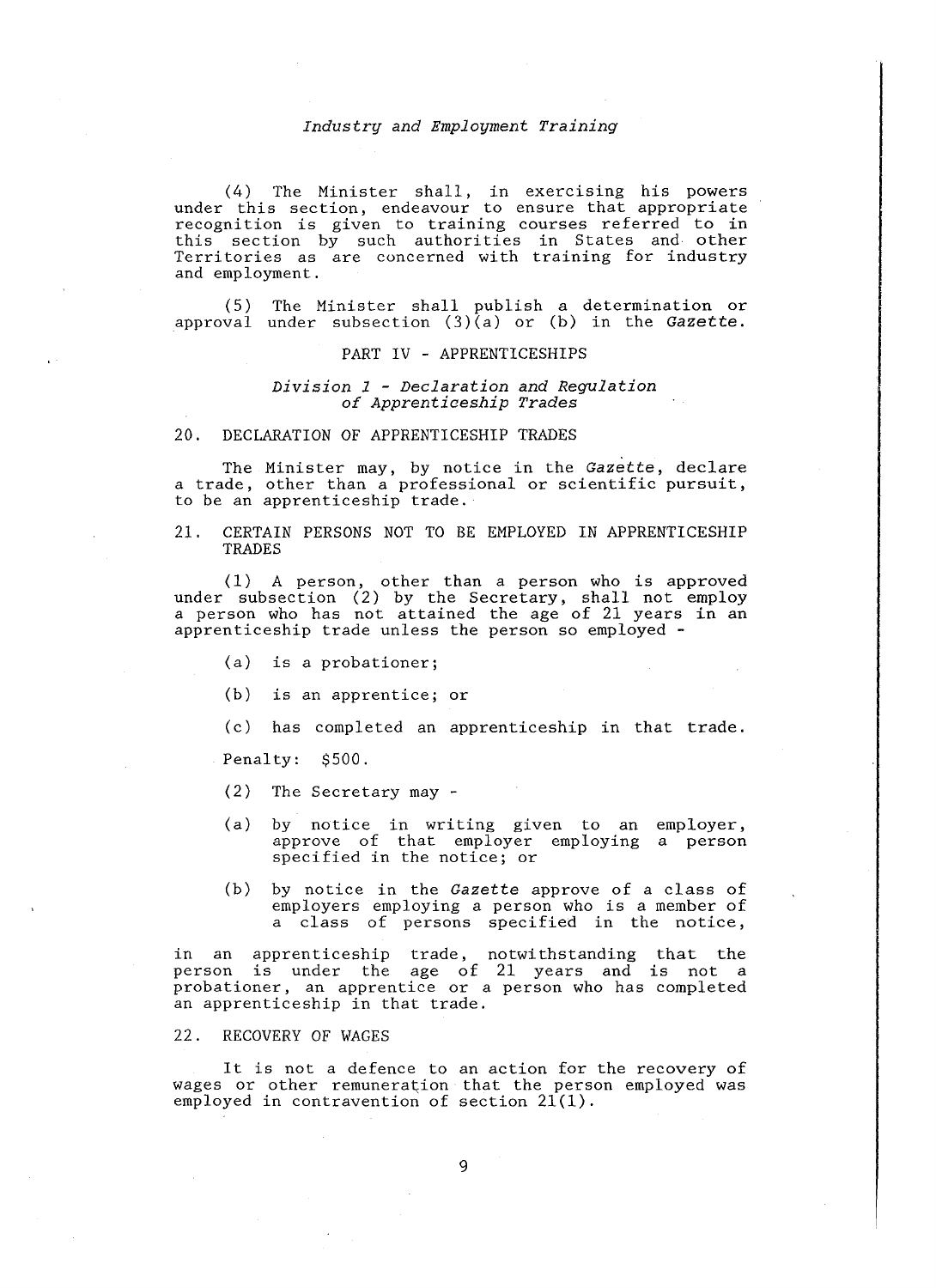#### 23. APPRENTICES TO BE BOUND

Subject to this Act, an employer shall not employ or purport to employ *a* person as an apprentice in an apprenticeship trade unless and until that person is bound by indentures of apprenticeship under this Act but nothing in this section prevents the employment of *a*  probationer not inconsistent with this Act.

Penalty: \$500.

### 24. RATE OF WAGES IN APPRENTICESHIP TRADES

(1) This section applies subject to the terms of any award under the *Conciliation and Arbitration Act 1904*  of the Commonwealth.

(2) The rate of wages payable to an apprentice in relation to his employment in *a* year of his apprenticeship shall be the prescribed rate or such other rate as is determined under section 27(2)(a) by the Secretary.

(3) The rate of wages payable to, and the terms and conditions of employment of, *a* probationer shall be the rate payable and the terms applicable to an apprentice -

- (a) in the year of apprenticeship determined by the Secretary in relation to the probationer; or
- (b) if no year is so determined the first year of apprenticeship in that trade.

25. APPRENTICES, &c., TO BE PAID RATE OF WAGES

A person shall not employ, attempt to employ or authorize or permit the employment of an apprentice or probationer at *a* lower rate of wages than the rate of wages to which the apprentice or probationer is entitled under this Act.

Penalty: \$500.

#### 26. RECOVERY OF WAGES UNPAID

A court on the conviction of *a* person for an offence against section 25, in addition to imposing *a* penalty, may order the offender to pay to the apprentice or probationer such sum as the court considers is due to the apprentice or probationer.

#### 27. SLACKNESS OF TRADE

(1) The Secretary may, where he is satisfied that the employer of an apprentice or probationer is or is likely to be temporarily unable to provide sufficient work to keep the apprentice or probationer fully employed during an ordinary working week or month, approve of the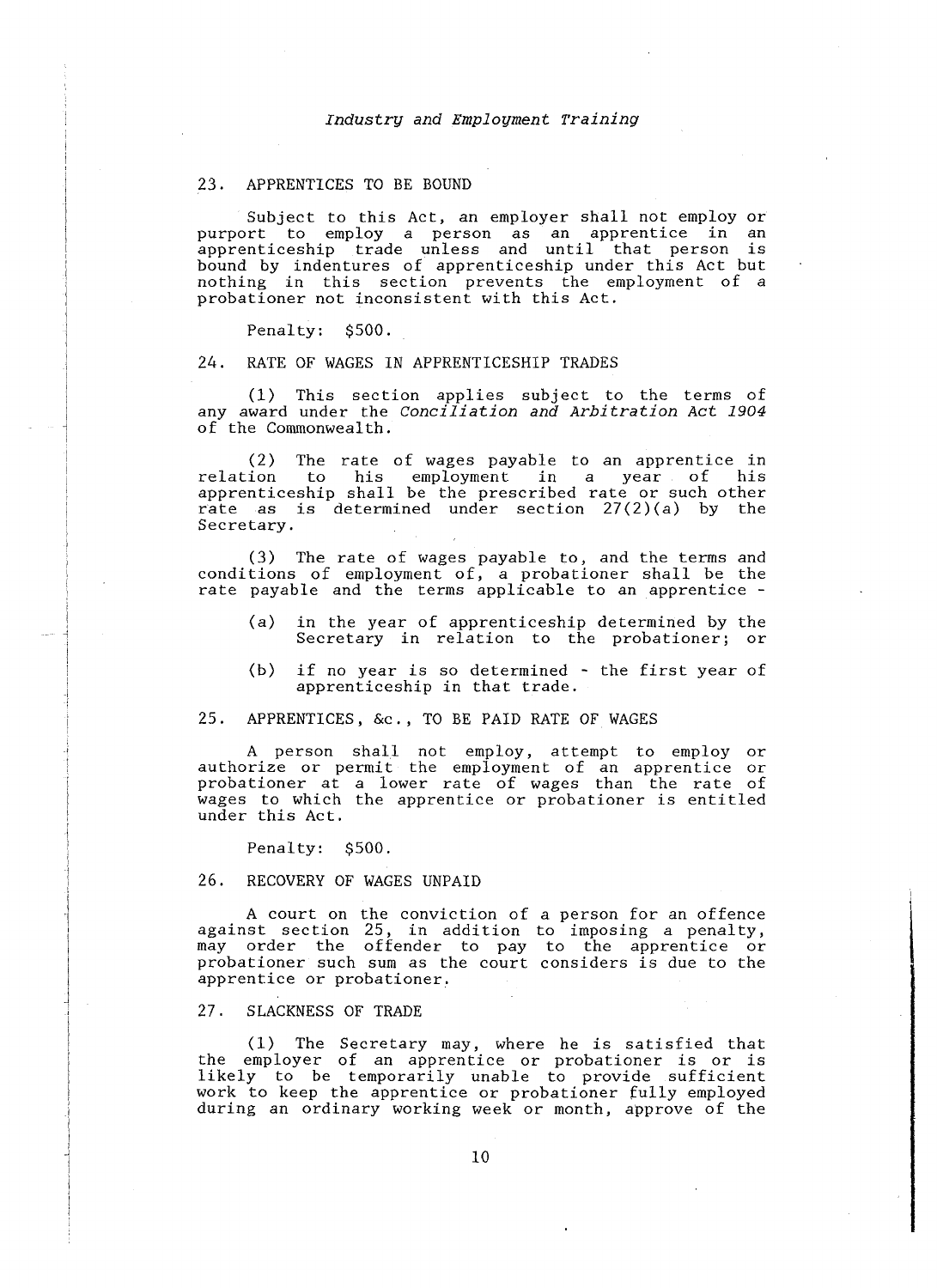employer's employing the apprentice or probationer for such shorter period of time in the week or month as the Secretary approves.

(2) Where the Secretary, under subsection (1), approves the employment of an apprentice or probationer for a shorter period of time in a week or month, he may -

- (a) by notice in writing served on the employer, the apprentice or probationer, fix the rate of wages payable to the apprentice or probationer for that week or month; and
- (b) by notice in writing served on the parties to the indentures, vary the indentures of apprenticeship by extending the term of the indentures for the time specified in the notice and the term of the indentures is extended accordingly.

### 28. STAND DOWN OF APPRENTICES, &c.

(1) For the purposes of this section, "industrial occurrence" means a breakdown in machinery or a stoppage of work by any cause for which an employer could not reasonably be held responsible.

(2) Subject to subsection (3) and to the prior approval of the Secretary, where an employer of an apprentice or probationer is unable, by reason of an industrial occurrence, to keep the apprentice or probationer fully employed during the normal working hours of a day, he may deduct from the wages due to that apprentice or probationer an amount equal to the wages for that part of the day in excess of 20 minutes during which the apprentice or probationer cannot be fully employed.

- (3) An apprentice or probationer who -
- (a) is required to attend for work on a day but by reason of an industrial occurrence cannot be fully employed shall be entitled to receive payment equal to his wages in respect of 2 hours work; or
- (b) commences work on a day but by reason of an industrial occurrence cannot be fully employed, shall be entitled to receive payment equal to his wages in respect of

(i) 4 hours work; or

(ii) the number of hours actually worked,

whichever is the greater.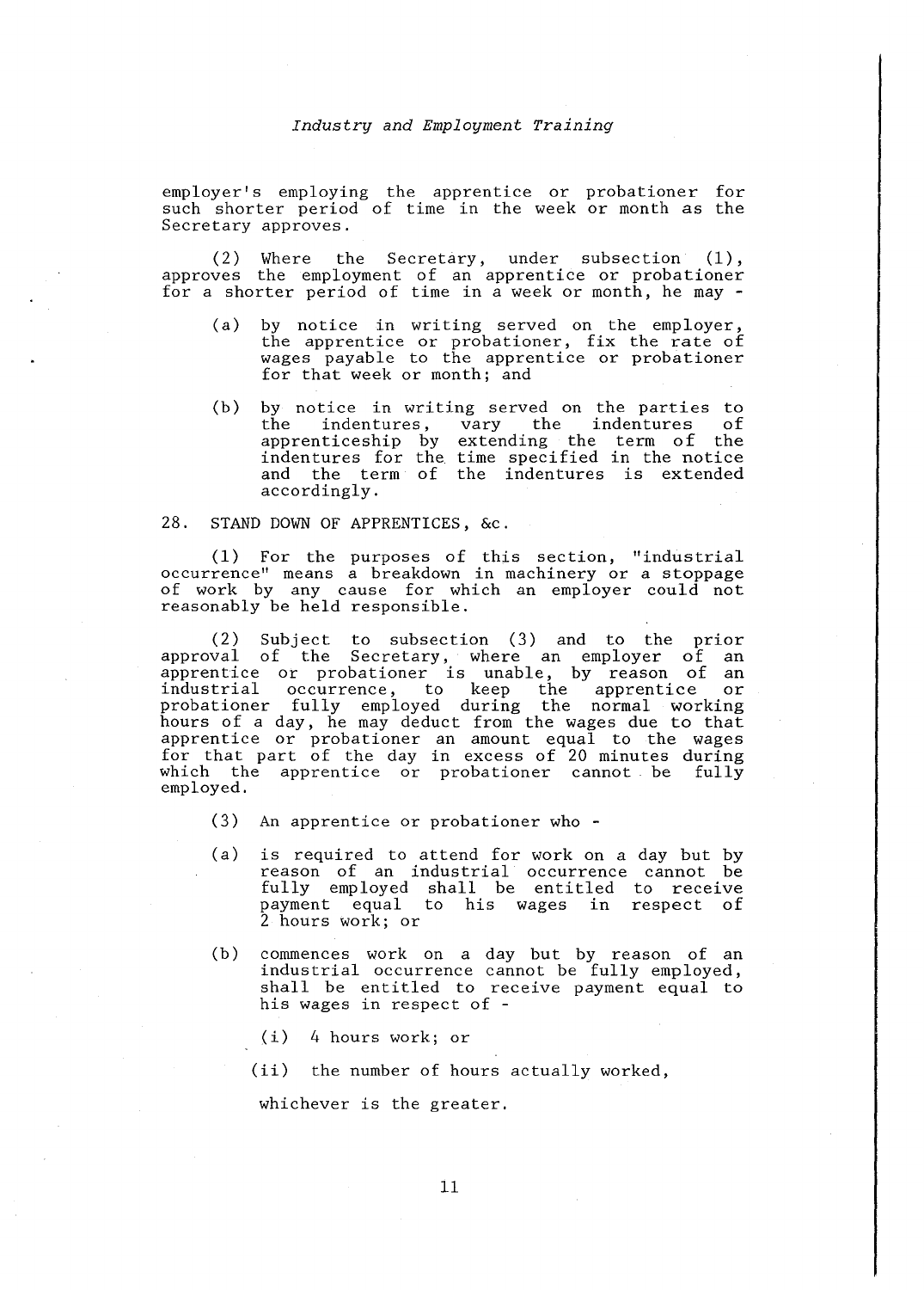# 29. REGISTRATION OF EMPLOYER

(1) A person who employs *a* person as an apprentice or probationer shall, not later than 14 days after the commencement of that employment, apply to the Secretary in the approved form, for registration as an employer of an apprentice.

Penalty: \$200.

(2) The Secretary, on receipt of an application under subsection (1), may register or refuse to register the employer and shall notify, in writing, the employer and the apprentice or probationer accordingly.

(3) Where the Secretary registers an employer under subsection (2), he may impose such conditions as he thinks fit on the employer concerning the employment of the apprentice or probationer in relation to whom the registration is obtained.

(4) An employer shall comply with and not contravene *a* condition imposed upon him under subsection (3).

Penalty: \$200.

#### 30. REGISTRATION OF PROBATIONER

A person who employs a person as *a* probationer shall, not later than 14 days after the commencement of that employment, cause that person to apply in the approved form for registration as a probationer.

Penalty: \$200.

#### 31. NOTIFICATION OF REGISTRATION

The Secretary, on receipt of an application under section 30, may register or refuse to register the applicant as *a* probationer and shall notify, in writing, the employer and the applicant accordingly.

#### 32. EXECUTION OF INDENTURES OF APPRENTICESHIP

Where an employer is registered under section 29 in relation to *a* probationer and that probationer is registered under section 31 -

- (a) the employer;
- (b) the probationer; and
- (c) if the probationer has majority, unless the directs, *a* probationer, parent or guardian of the not attained his Secretary otherwise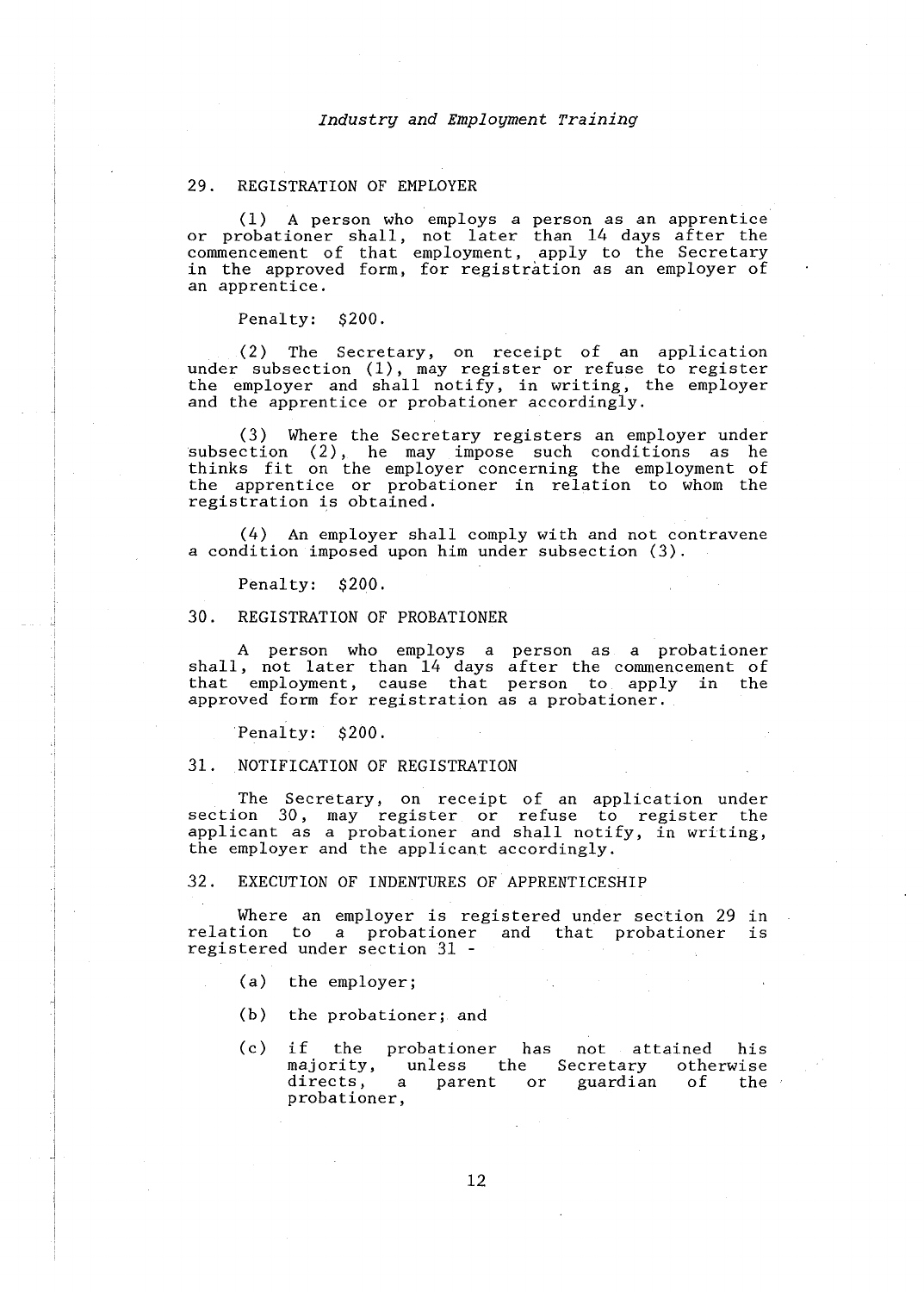may execute indentures of apprenticeship in relation to the apprenticeship trade in respect of probationer is registered. which the

# 33. FORM OF INDENTURES OF APPRENTICESHIP

( 1) Indentures of apprenticeship in an apprenticeship trade shall -

- (a) contain the prescribed covenants; and
- (b) be expressed to be for
	- $(i)$  the term prescribed in relation to that trade; or
	- (ii) such lesser term as is approved by the Secretary.

(2) The Secretary shall not approve under subsection  $(l)(b)(ii)$  a lesser term for indentures of apprenticeship unless he is satisfied that the theoretical knowledge of the person to be the bound apprentice in relation to the apprenticeship trade to<br>which the apprenticeship relates or the practical the apprenticeship relates or the practical experience in that trade already gained by him warrants<br>the reduction in the term of the indentures of reduction in the term of the indentures apprenticeship.

# 34. APPROVAL OF LESSER TERM

(1) Notwithstanding section 33(1)(b), the Secretary may, in relation to indentures of apprenticeship, approve a lesser term than that prescribed or approved under that section on being satisfied that the theoretical knowledge of the apprentice in relation to the apprenticeship trade to which the apprenticeship relates and the practical experience in that trade gained by him warrants the reduction in the term of the indentures of apprenticeship.

 $(2)$  Where, in accordance with subsection  $(1)$ , the Secretary approves a lesser term he shall amend the indentures of apprenticeship to express the lesser term.

#### 35. INDENTURES DEEMED TO BE SIGNED

(1) Subject to subsection (2), where a probationer continues to be employed by an employer for more than 3 months following his employment as a probationer, indentures of apprenticeship in accordance with section 33 shall be deemed to be executed by -

- (a) the employer;
- (b) the probationer; and
- (c) if the probationer majority, a parent probationer. has or the not attained guardian of his the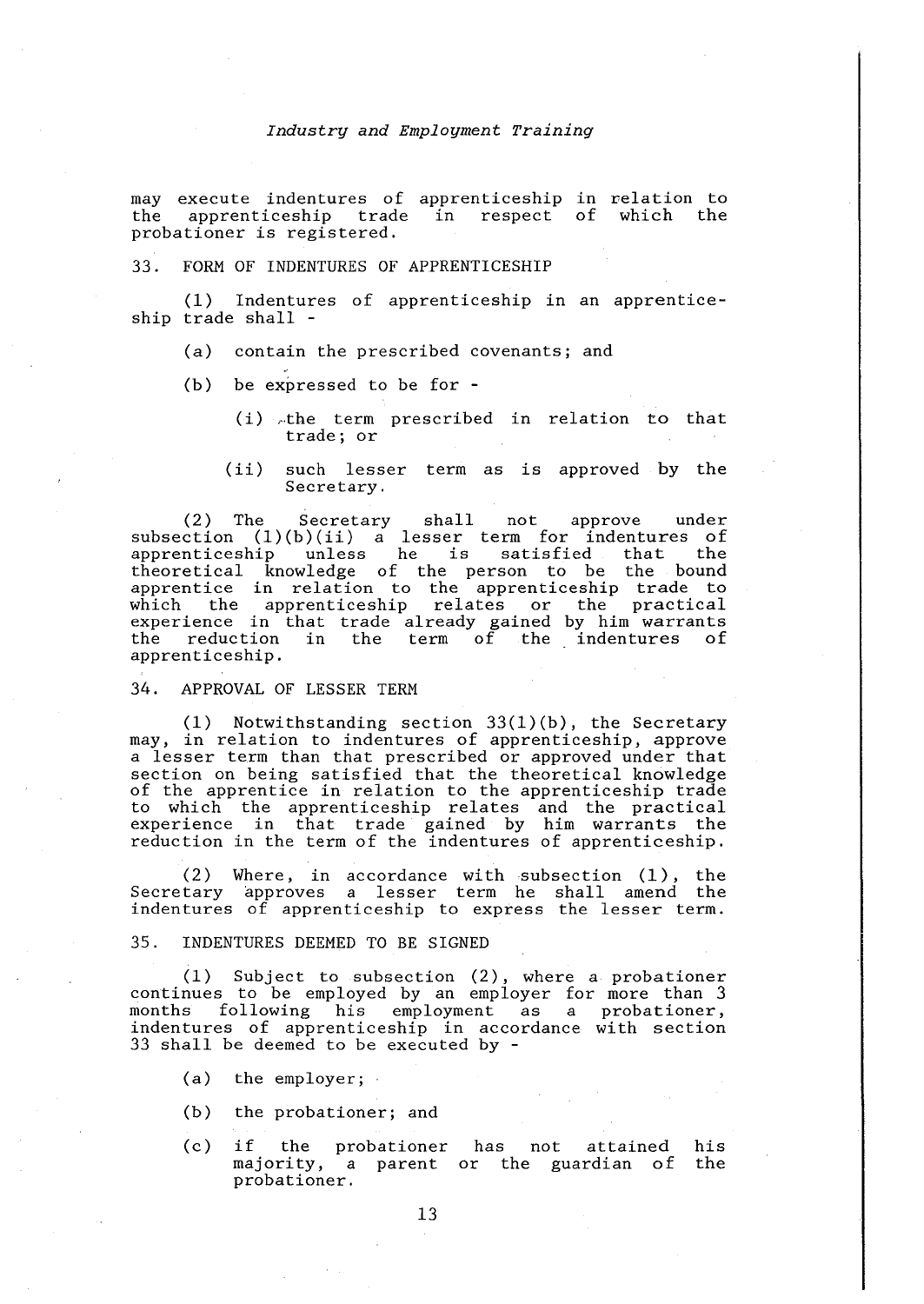(2) The effect of subsection (1) shall be deferred for a period of 3 months from the expiration of the period referred to in that subsection where the probationer and the employer by notice, in writing, signed by them and delivered to the Secretary before the expiration of the period in subsection (1), agree to the deferral.

#### 36. TERM OF APPRENTICESHIP

Where indentures of apprenticeship are executed or are deemed to be executed under this Act, the term of the apprenticeship shall be deemed to have commenced on and to include the day on which the apprentice was first employed by the employer who executed or is deemed to have executed the indentures.

#### 37. EXECUTION OF INDENTURES

 $bv -$ (1) Indentures of apprenticeship shall be executed

- (a) the employer;
- (b) the person to be bound; and
- (c) if the person to be bound has not attained his majority, a parent or guardian of that person.

(2) Indentures of apprenticeship need not be under seal.

# 38. DELIVERY OF INDENTURES TO SECRETARY

(1) An employer specified in indentures of apprenticeship shall, within 14 days after the indentures are executed, deliver the indentures to the Secretary.

Penalty: \$100.

(2) Subject to this Act, the Secretary shall retain the original of all indentures of apprenticeship under this Act.

#### 39. PARTIES TO BE BOUND

(1) Subject to this Act, an apprentice shall be bound by the covenants of the indentures of his apprenticeship during the term thereof, notwithstanding that he had not, at the time of becoming a party to the indentures, attained his majority.

(2) The parent or guardian of an apprentice who is a party to the indentures of apprenticeship is bound by the covenants of the indentures until -

(a) the apprentice attains his majority; or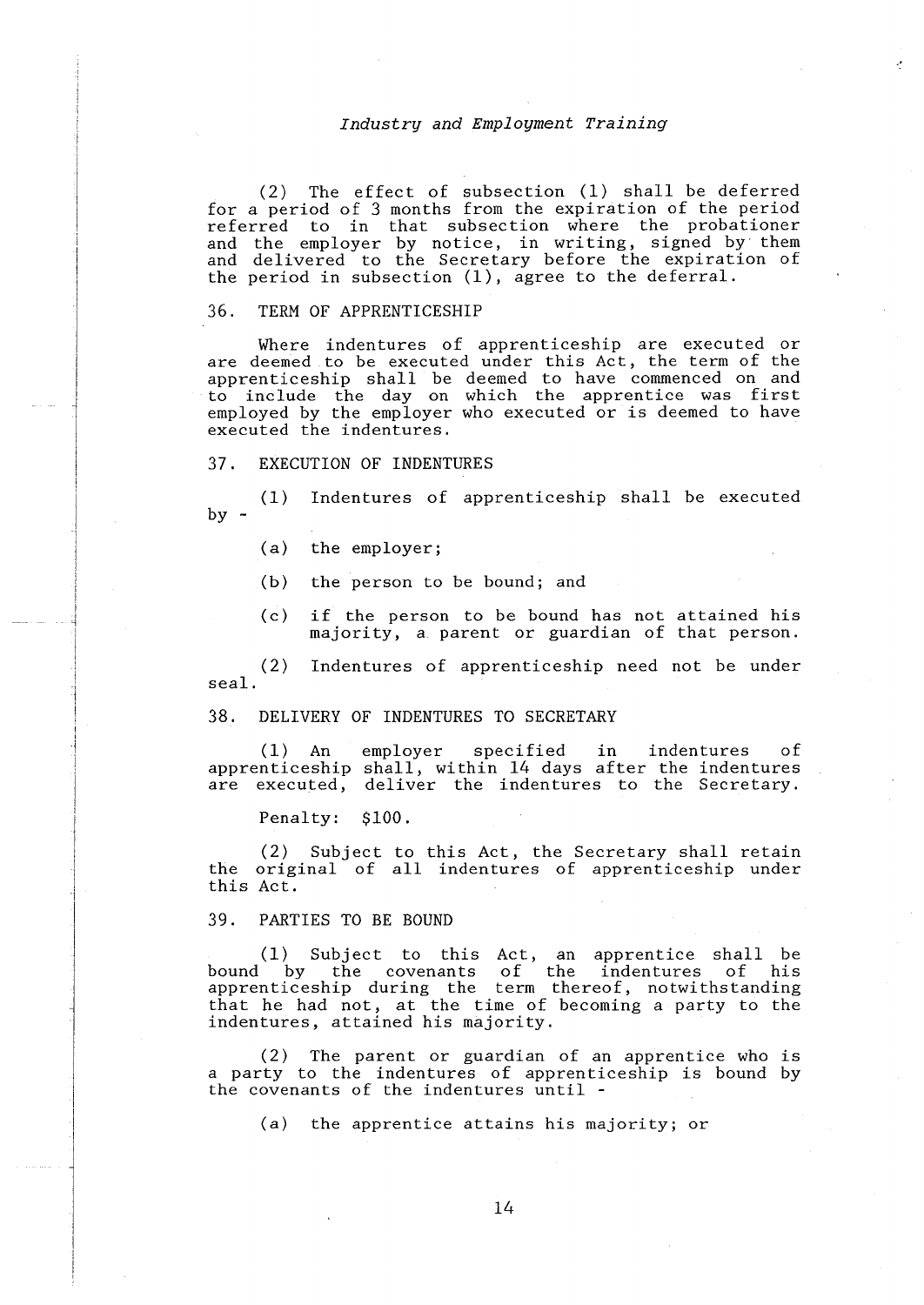(b) the expiration of the term of the indentures, whichever first occurs.

( 3) An employer who executes or is deemed to have executed indentures of apprenticeship shall comply with and not contravene the covenants of the indentures of apprenticeship.

Penalty: \$500.

*Division 2* - *Training of Apprentices* 

#### 40. DETERMINATION BY SECRETARY

The Secretary may, by notice in the *Gazette,*  determine -

- (a) that apprentices in the apprenticeship trade specified in the notice shall attend the training courses specified in the notice;
- (b) that probationers shall attend the training courses specified in the notice;
- (c) that apprentices in the apprenticeship trade specified in the notice shall obtain, in each year of apprenticeship specified in the notice, the practical training and experience specified in the notice;
- (d) that probationers shall obtain the practical training specified in the notice;
- (e) the number of hours in each year during which<br>apprentices and probationers shall attend apprentices and classes for instruction in a training course and, with the approval of the person providing the course, the times in each week in each year during which they shall so attend; and
- ( f) the standard of education and trade experience to be attained by an apprentice in an apprenticeship trade in a year of his appren ticeship.

#### 41. APPRENTICES TO BE TRAINED

(1) Subject to this section, an apprentice or probationer shall, on commencing employment

- (a) obtain such practical training and experience as is; and
- (b) attend such training courses as are,

determined under section 40 in relation apprenticeship trade in which he is employed. to the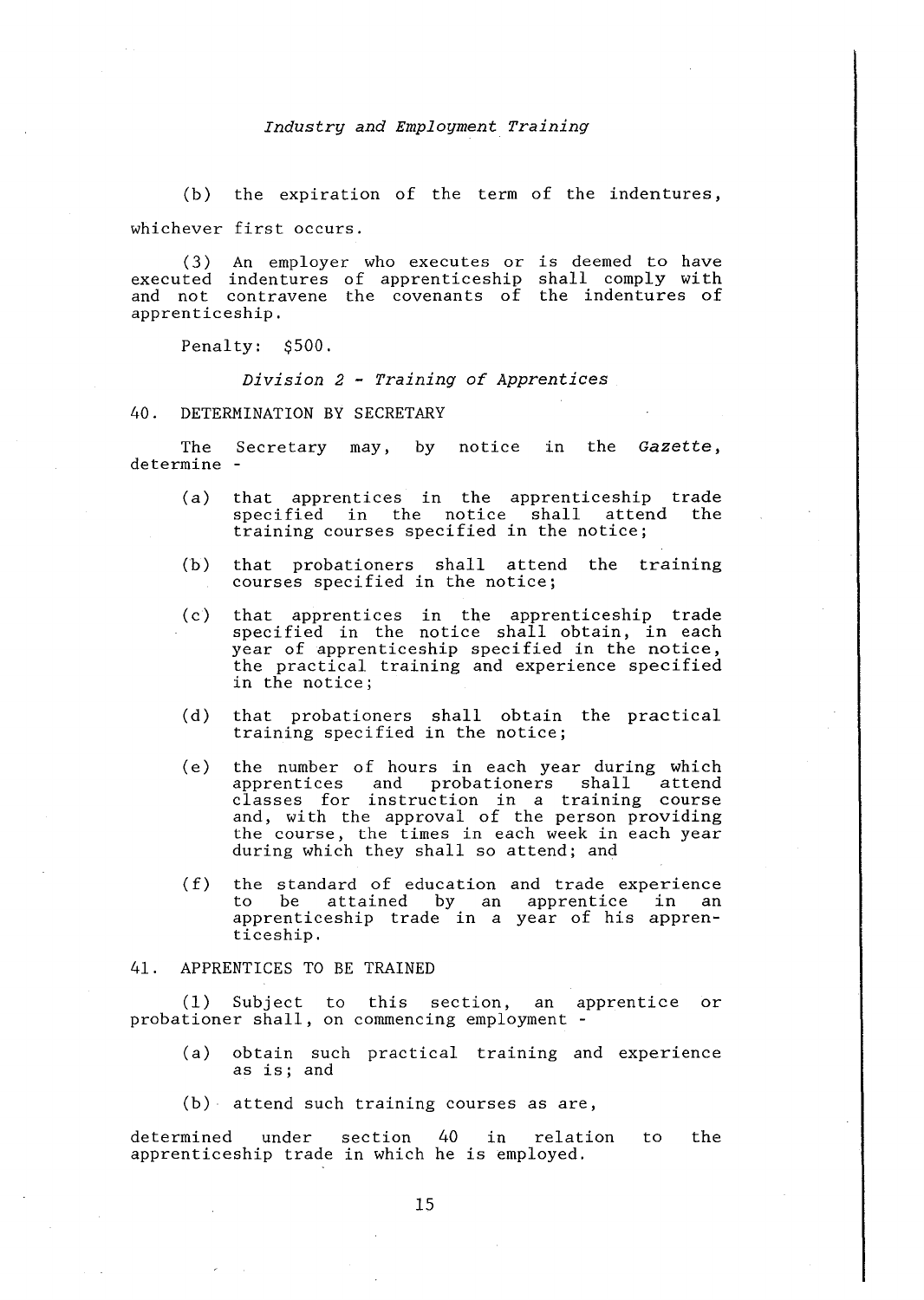(2) The Secretary may, if he is of the opinion that it is impractical for an apprentice or a probationer to attend a training course or part of a course determined under section 40 in respect of an apprenticeship trade, by notice in writing served on the apprentice or probationer, give directions as to the training to be obtained by the apprentice or probationer in that trade in substitution for the course or part of the course.

(3) The Secretary may, if he is satisfied that the theoretical knowledge of an apprentice or probationer in relation to the apprenticeship trade in which he is employed and the practical experience in that trade gained by him in that trade warrants it, exempt the apprentice or probationer from attendance at the training courses or parts of such courses determined by the Secretary.

#### 42. LEAVE TO BE GRANTED

The employer of an apprentice or a probationer shall allow the apprentice or probationer such leave of absence from his employment as is necessary to enable the apprentice or probationer to obtain the instruction that is, and attend the training courses that are, determined in relation to the apprentice or probationer under section 40 or as is otherwise directed, under section 41(2), by the Secretary.

Penalty: \$200.

43. EXTENSION OF TRAINING PERIOD

(1) Where an apprentice has not, during a year of his apprenticeship, attained the standard of education and trade experience determined under section 40 in relation to that year of his apprenticeship, the Secretary may, by notice in writing served on the apprentice -

- (a) extend the time within which the apprentice shall attain that standard; and
- (b) if he thinks fit, direct that the apprentice shall be deemed to have not completed that year of his apprenticeship until he attains that standard.

(2) Where the Secretary gives a direction under subsection  $(1)(b)$ , the term of the indentures of apprenticeship of the apprentice to whom the direction relates shall be deemed to be extended accordingly.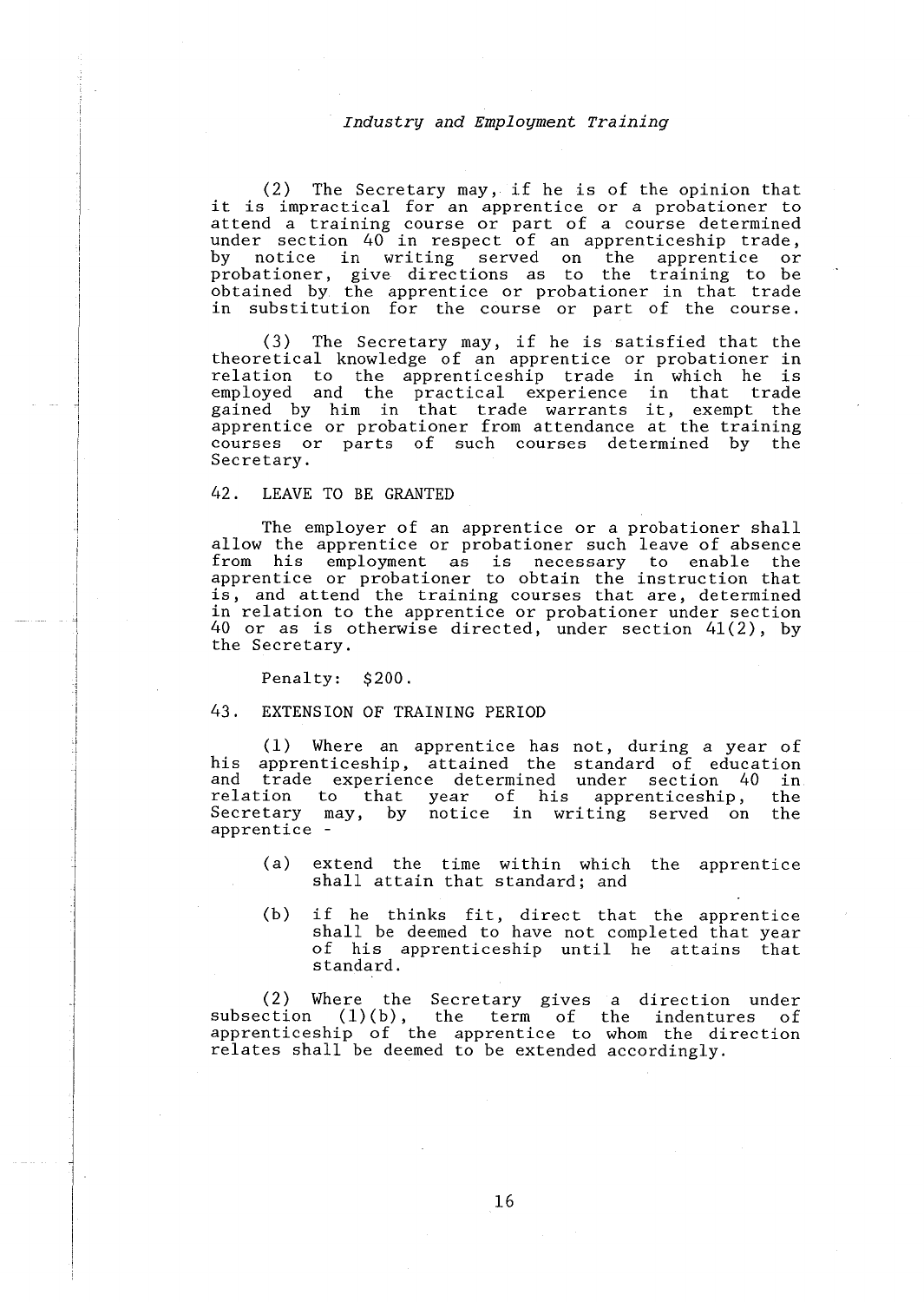### *Division 3* - *Assignment of Indentures of Apprenticeship*

# 44. APPLICATION FOR APPROVAL

An apprentice or the parent, guardian or employer of an apprentice may apply to the Secretary in the approved form for approval to assign the indentures of apprenticeship of the apprentice, either temporarily or permanently, to another employer.

#### 45. APPROVAL OF APPLICATION

The Secretary may approve an application under section 44 either conditionally or unconditionally.

#### 46. NO ASSIGNMENT WITHOUT APPROVAL

A purported assignment of indentures of apprenticeship without the approval of the Secretary is of no force or effect.

# 47. EXECUTION OF ASSIGNMENT OF INDENTURES

(1) Where the Secretary, under section 45, approves the assignment of indentures of apprenticeship of an apprentice from one employer to another, an assignment of indentures, in the prescribed form, shall be executed by -

- (a) both employers;
- (b) the apprentice; and
- (c) if the apprentice majority, a parent or apprentice. has not attained guardian of his that

(2) Where an apprentice continues to be employed by an employer to whom the assignment of his indentures of apprenticeship has been approved under section 45 for more than 14 days and an assignment of the indentures has not been executed, an assignment of the indentures in accordance with subsection  $(1)$  shall be deemed to have been executed.

(3) Where an assignment of indentures of apprenticeship is or is deemed to be executed in accordance with this Act, the assignment shall be deemed to take effect on the day on which the apprentice commenced employment<br>with the employer to whom the indentures of employer to whom the apprenticeship are or are deemed to be assigned.

#### 48. DIRECTIONS IN RELATION TO EXECUTION

(1) The Secretary may give such directions as he thinks fit in relation to the execution of an assignment of indentures of apprenticeship.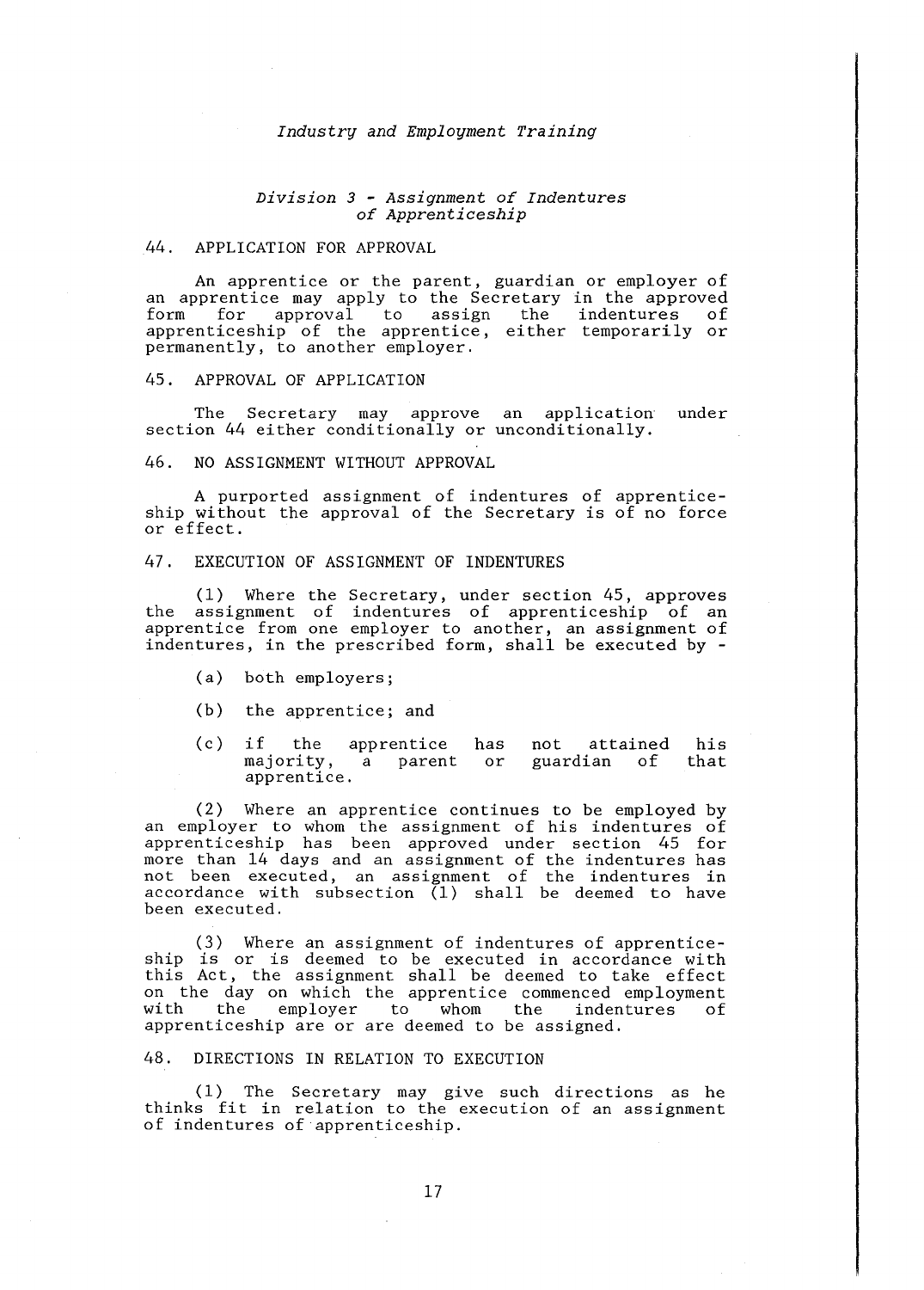(2) A person to whom a direction under subsection (1) is given shall comply with and not contravene the direction.

Penalty: \$100.

#### 49. TERMINATION OF EMPLOYMENT

(1) Notwithstanding the terms of indentures of apprenticeship assigned to an employer, the employment of an apprentice whose indentures of apprenticeship have been assigned may be determined by -

- (a) if the apprentice has attained his majority the apprentice;
- (b) if the apprentice has not attained his majority - the apprentice with the consent of a parent or the guardian of the apprentice; or
- (c) the employer of the apprentice,

at any time before the expiration of 3 months after the date on which the apprentice was first employed by the employer to whom the indentures of his apprenticeship were assigned.

(2) Where the employment of an apprentice is terminated under subsection (1), the parties bound by the indentures of apprenticeship shall, not later than 14 days after the termination, give to the Secretary notice, in writing, of the termination.

Penalty: \$100.

(3) It is a defence to a prosecution for an offence against subsection (2) that another person required by the subsection to give notice to the Secretary gave that notice.

*Division 4* - *Regulation of Apprenticeships* 

50. QUESTIONS OR DIFFERENCES TO BE DETERMINED BY **SECRETARY** 

A question or difference arising between the parties to indentures of apprenticeship in relation to -

(a) the construction of the indentures; or

(b) a matter connected with the indentures,

shall be determined by the Secretary.

51. REGISTER

The Secretary shall establish and maintain an apprenticeship register in the approved form containing -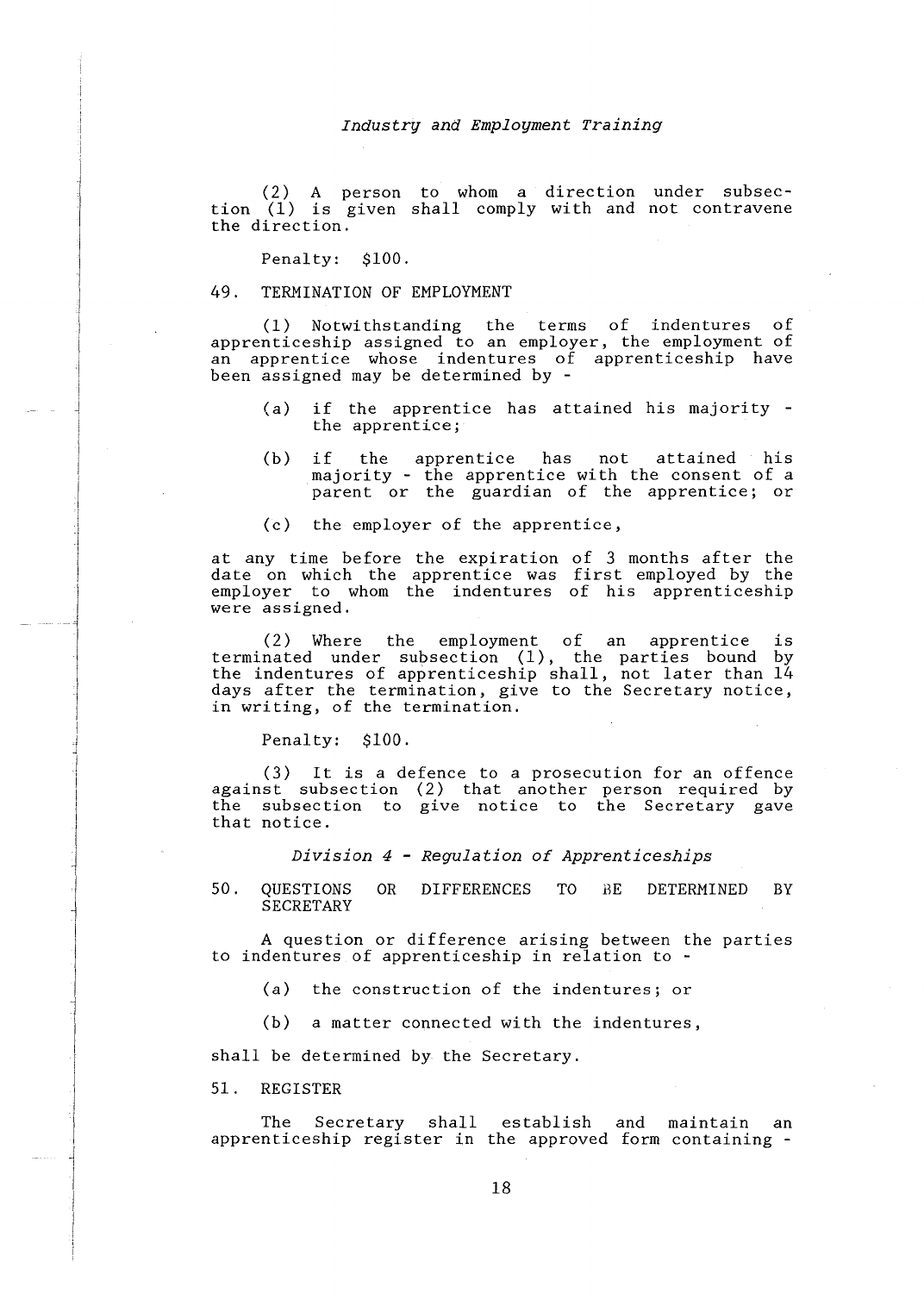- (a) the names of all apprentices and probationers in each apprenticeship trade;
- (b) the names and addresses of all employers registered under section 29;
- (c) *a* record of all assignments, suspensions or cancellations of indentures of apprenticeship;
- (d) such particulars as he thinks fit in relation to the annual progress of apprentices and the completion of training courses by those apprentices; and
- (e) for each apprenticeship trade, the names of all persons who have successfully completed the training courses determined in relation to that trade under section 40.

#### 52. DISCIPLINARY PROCEEDINGS

(1) The Secretary may, if he is of the opinion that an apprentice or probationer has -

- (a) committed a minor breach of the indentures of his apprenticeship; or
- (b) failed, without good cause
	- (i) to attend classes held in *a* training course; or
	- (ii) to obtain such instruction as is determined under section 40 in relation to the apprenticeship trade in which he is employed,

by notice in writing served on the apprentice or probationer require the apprentice or probationer to show cause why he should not be fined in accordance with this section.

(2) A notice under subsection (1) shall set out details of the alleged breach or failure.

(3) Subject to this section, the Secretary may, at any time after the expiration of 14 days after the date of service of *a* notice under subsection (1) on an apprentice or probationer, impose on the apprentice or probationer *a* fine not exceeding \$100.

(4) The Secretary shall not impose *a* fine under this section on an apprentice or probationer unless he has given the apprentice or probationer a reasonable opportunity to show cause, either personally or in writing, why he should not be so fined.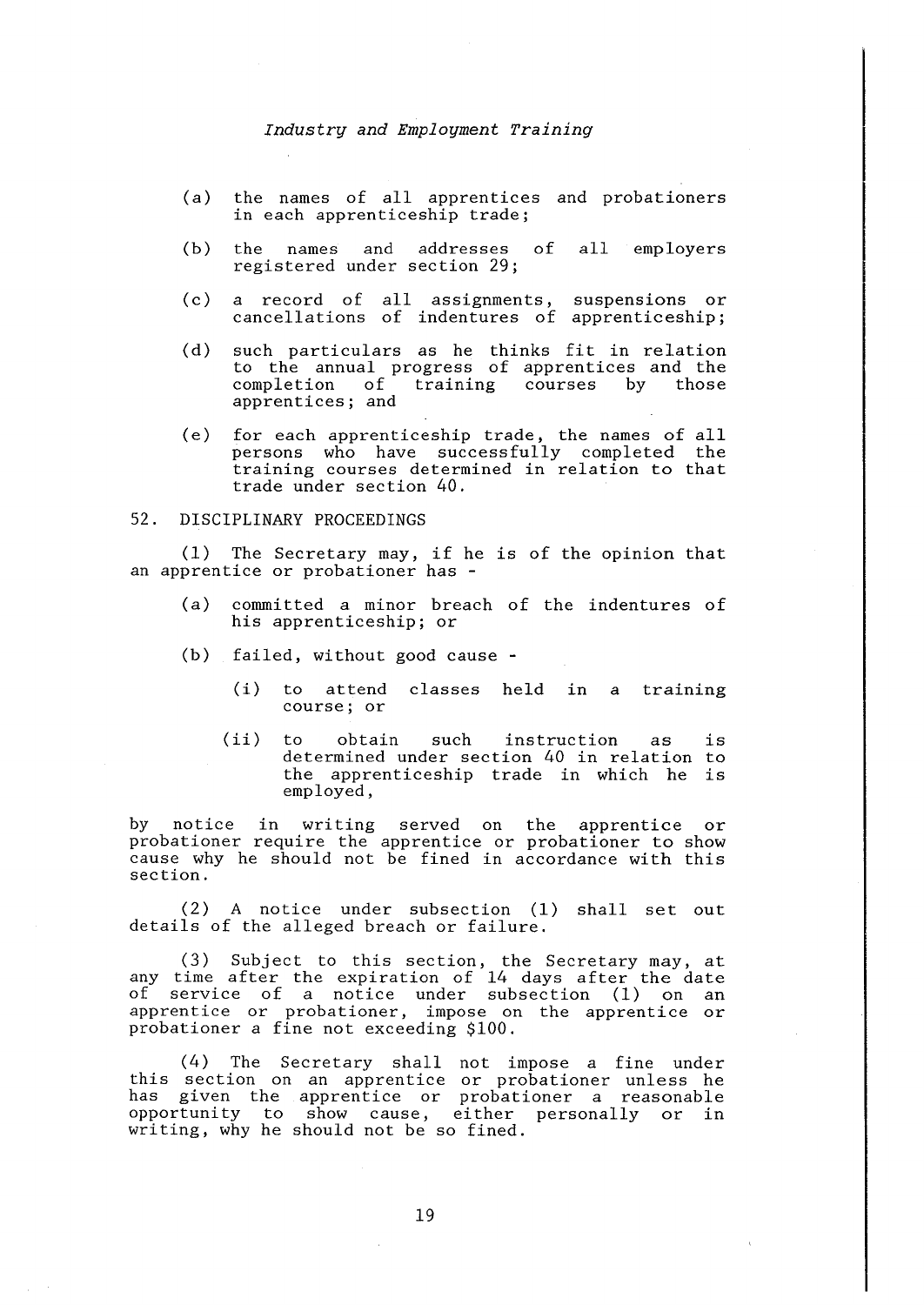53. RECOVERY OF FINES

(1) A fine imposed under section 52 is a debt due and payable to the Territory.

(2) The Secretary may, by notice in writing served on the employer of an apprentice or probationer, require the employer to -

- (a) deduct the amount of any unpaid fine imposed under section 52 from the wages of the apprentice or probationer; and
- (b) pay that amount to the Territory.

(3) An employer on whom a notice under subsection (2) is served shall comply with and not contravene the notice.

Penalty: \$100.

54. CERTIFICATE

The Secretary may, on request, give an apprentice or former apprentice a certificate in the approved form setting out particulars of -

- (a) the time served by the apprentice or former apprentice as an apprentice;
- (b) the employer to whom the apprentice or former apprentice was bound;
- (c) the trade in which the apprentice or former apprentice has received instruction; and
- (d) the standard of proficiency attained by the apprentice or former apprentice.

55. POWERS OF ENTRY AND INSPECTION

(1) For the purposes of this Act, the Secretary or a person authorized by the Secretary may -

- (a) enter at all reasonable times a place where
	- (i) apprentices or probationers are employed;
	- (ii) persons under the age of 21 years are employed in an apprenticeship trade; or
	- (iii) he has reasonable cause to believe such persons are employed;
- (b) inspect and, at the expense of the Territory, take extracts from or copies of such books, papers or other documents in the possession or control of the occupier of the place entered in

20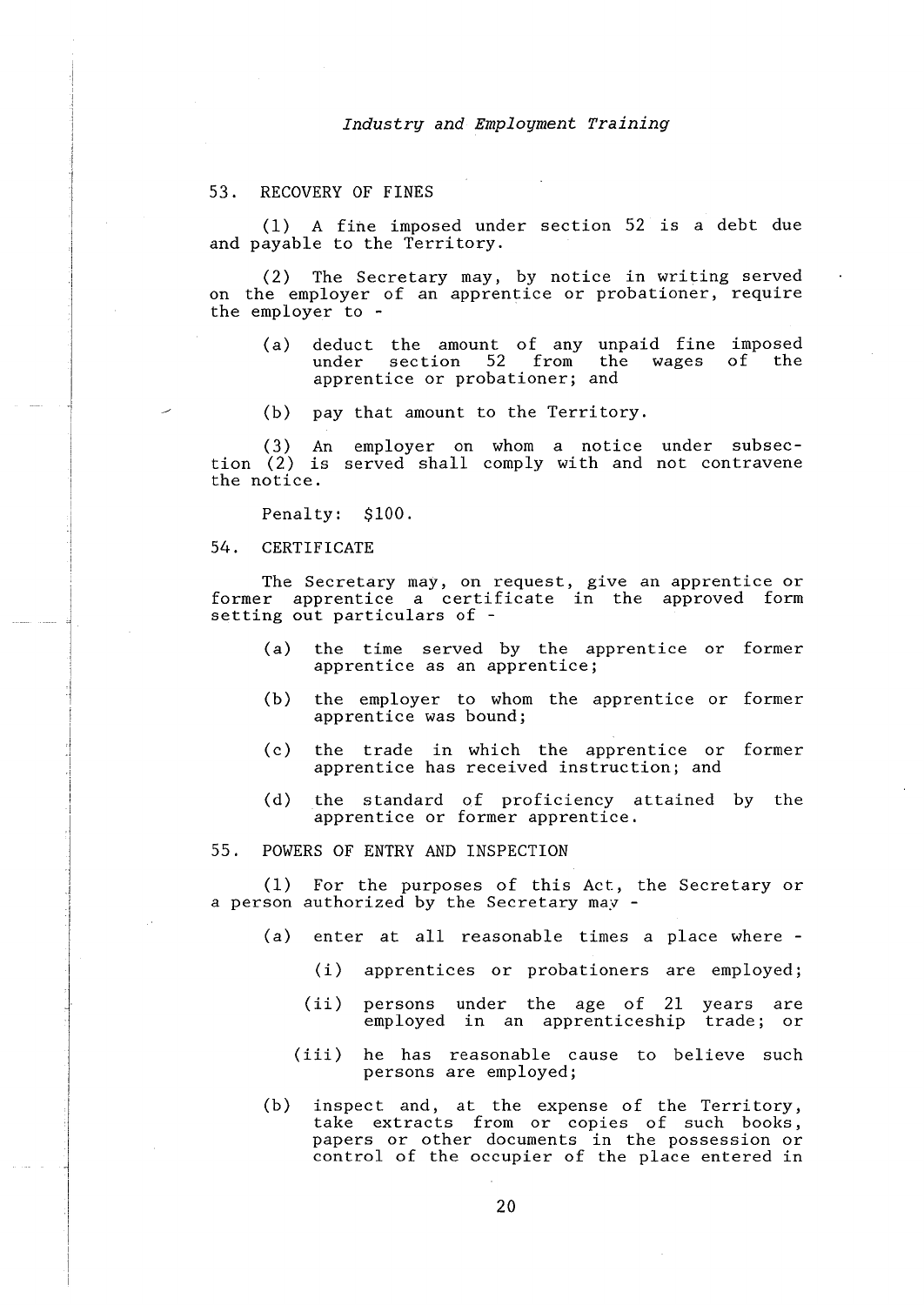pursuance of paragraph (a) as are kept in relation to the employment of a person referred to in that paragraph, other than a tax return; or

- (c) make inquiries of and examine
	- (i) an apprentice;
	- (ii) a probationer; or
	- (iii) a person whom the Secretary or the authorized person has reasonable cause to believe to be or to have been within the preceding 2 months employed as an apprentice, probationer or in an apprenticeship trade,

and do any act which appears to the Secretary or the authorized person to be necessary or convenient ascertain whether this Act is being complied with.

(2) A person authorized under subsection (1) by the Secretary shall be issued with an approved form of identification.

- (3) A person who wilfully -
- ( a) delays or obstructs the Secretary or a person authorized under subsection (1) by the Secretary in the exercise of a power under this section; or
- (b) conceals or prevents a person from appearing before or being examined by the Secretary or a person authorized under subsection (1) by the Secretary or attempts to conceal or prevent a person from appearing or being examined,

is guilty of an offence.

Penalty: \$100.

#### 56. BOOKS MAY BE REQUIRED TO BE PRODUCED

(1) The Secretary may, by notice in writing served on the employer of an apprentice, probationer or person under the age of 21 years employed in an apprenticeship trade, require the production to the Secretary, within the time specified in the notice, of such books, papers or other documents, other than a tax return, kept **in**  relation to the employment of the apprentice, probationer or person.

(2) A person served with a notice under subsection (1) shall not contravene or fail to comply with the notice.

Penalty: \$100.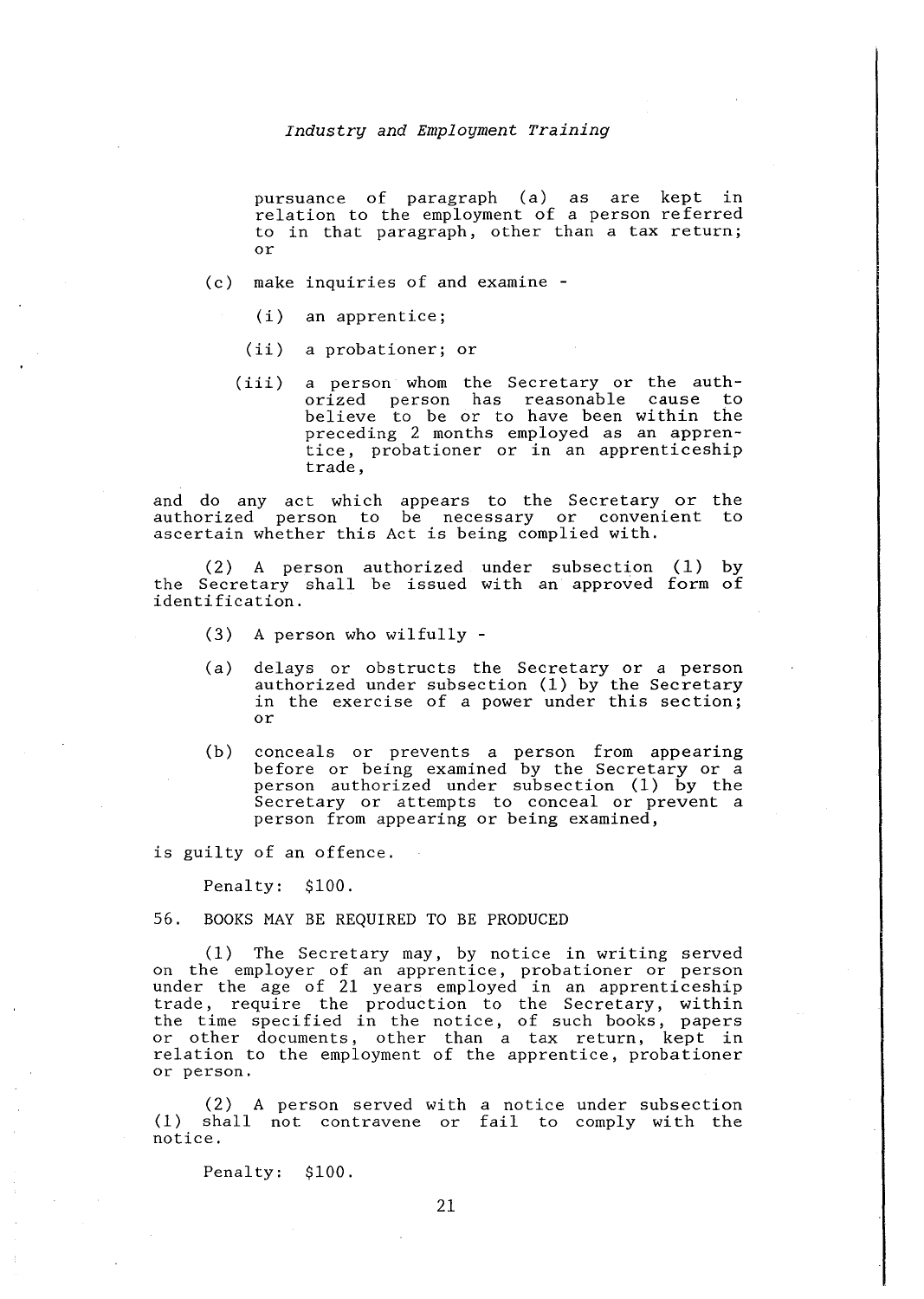#### *Division 5* - *Suspension or Cancellation of Indentures of Apprenticeship*

#### 57. SECRETARY MAY SUSPEND OR CANCEL

(1) Notwithstanding any other provision of this Act or the terms of indentures of apprenticeship, the Secretary may, if he thinks fit, by notice in writing served on the parties bound by the indentures, suspend or cancel the indentures of apprenticeship.

(2) A notice under subsection (1) has effect according to its tenor.

58. CANCELLATION BY MUTUAL CONSENT

(1) Subject to this section, indentures of apprenticeship may, by instrument in writing signed by the parties bound by the indentures, be cancelled by mutual consent of the parties bound thereby.

(2) The parties bound by the indentures of apprenticeship shall, not later than 14 days after the cancellation under subsection (1), give to the Secretary notice, in writing, of the cancellation.

(3) It is a defence to *a* prosecution for an offence against subsection (2), that another person required by that subsection to give notice to the Secretary, gave that notice.

59. APPLICATION FOR APPROVAL TO SUSPEND OR CANCEL

An apprentice, or the parent, guardian or employer of an apprentice may apply to the Secretary in the approved form for approval to suspend or cancel the indentures of apprenticeship of the apprentice.

60. APPROVAL OF SUSPENSION OR CANCELLATION

The Secretary may approve, conditionally or unconditionally, the suspension or cancellation of indentures of apprenticeship.

61. EFFECT OF APPROVAL

Where the suspension of indentures shall be deemed to be suspended for the period specified in the approval. Secretary approves under section 60 the indentures of apprenticeship, the

# *Division 6* - *Completion of Apprenticeships*

62. ORIGINAL INDENTURES TO BE RETURNED TO APPRENTICE

The Secretary shall, on the completion of the term of the indentures of apprenticeship of an apprentice, give to the apprentice the original indentures of his apprenticeship endorsed as prescribed.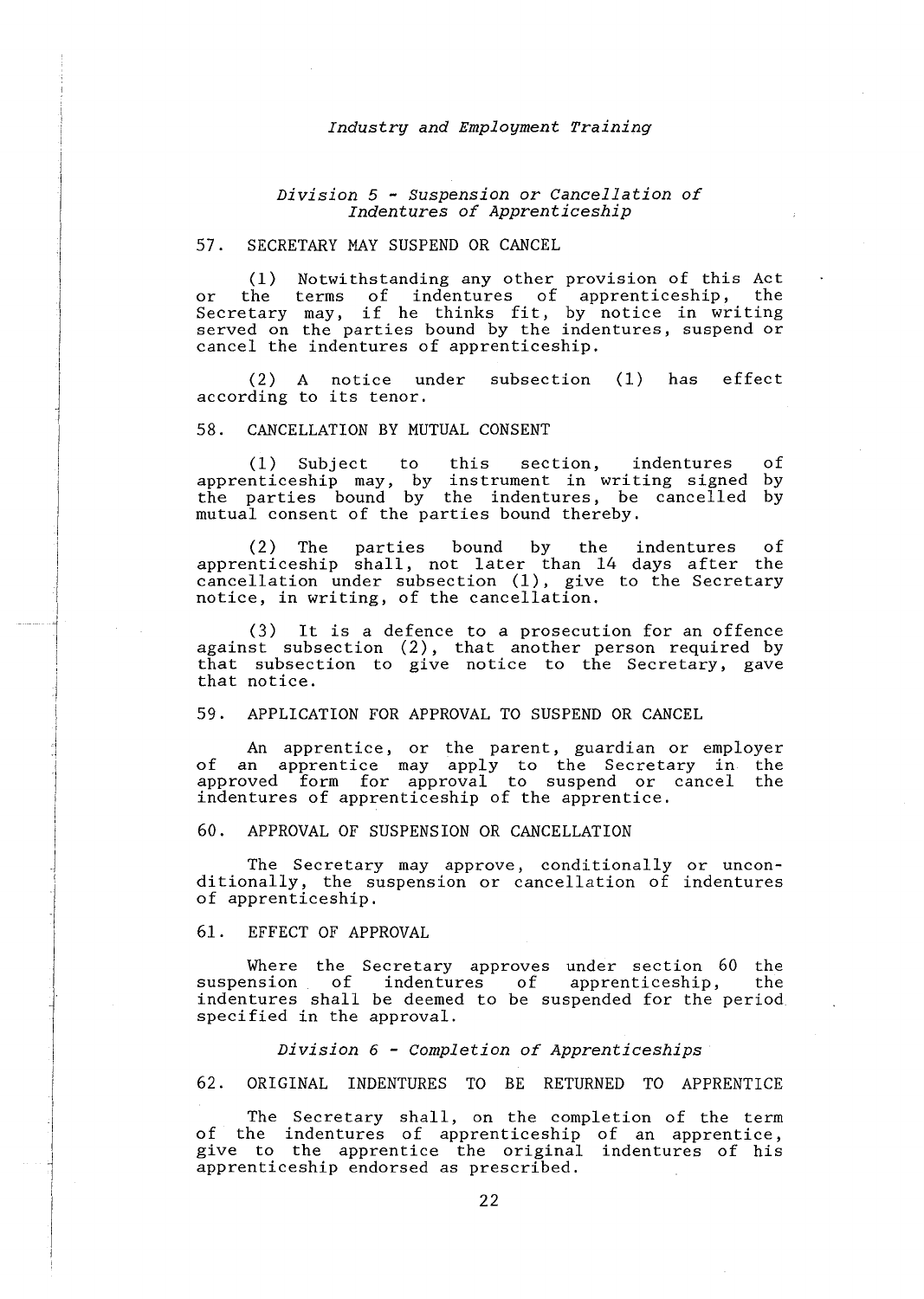# 63. COMPLETION OF TRAINING COURSES

The Secretary shall, after the satisfactory completion of a training course determined under section 40 in relation to the apprenticeship trade in respect of which the apprentice was indentured, give to the apprentice a certificate in the approved form stating that the apprentice has satisfactorily completed the course.

#### 64. FOREIGN CERTIFICATES

The Secretary may certify that a final certificate or other document held by\_ an apprentice or tradesman which fulfils the requirements specified in the law of a<br>State or another Territory is equivalent to such another Territory is equivalent to such certificate or other document required or permitted to be given under this Act as is specified in the certificate given by the Secretary.

#### PART V - MISCELLANEOUS

### 65. EVIDENTIARY

A certificate purporting to be signed by the Secretary that -

- (a) a specified person was or was not at a specified time an apprentice or a probationer;
- (b) a specified approval was or was not on a specified day given by the Secretary; or
- (c) a specified determination was or was not on a specified day made by the Secretary,

is evidence of the all courts, judges take judicial notice the certificate. facts stated in the certificate and and persons acting judicially shall of the signature of the Secretary on

# 66. SERVICE BY POST

A notice or other document required or permitted to be served under this Act may be served by certified post.

#### 67. REGULATORY OFFENCES

An offence of contravening or failing to comply with section 13, 21(1), 25, 29(1), 29(4), 38(1), 42, 48(2), 53(3) or 56 is a regulatory offence.

#### 68. REGULATIONS

The Administrator may make regulations not inconsistent with this Act prescribing all matters -

(a) required or permitted by this Act to be prescribed; or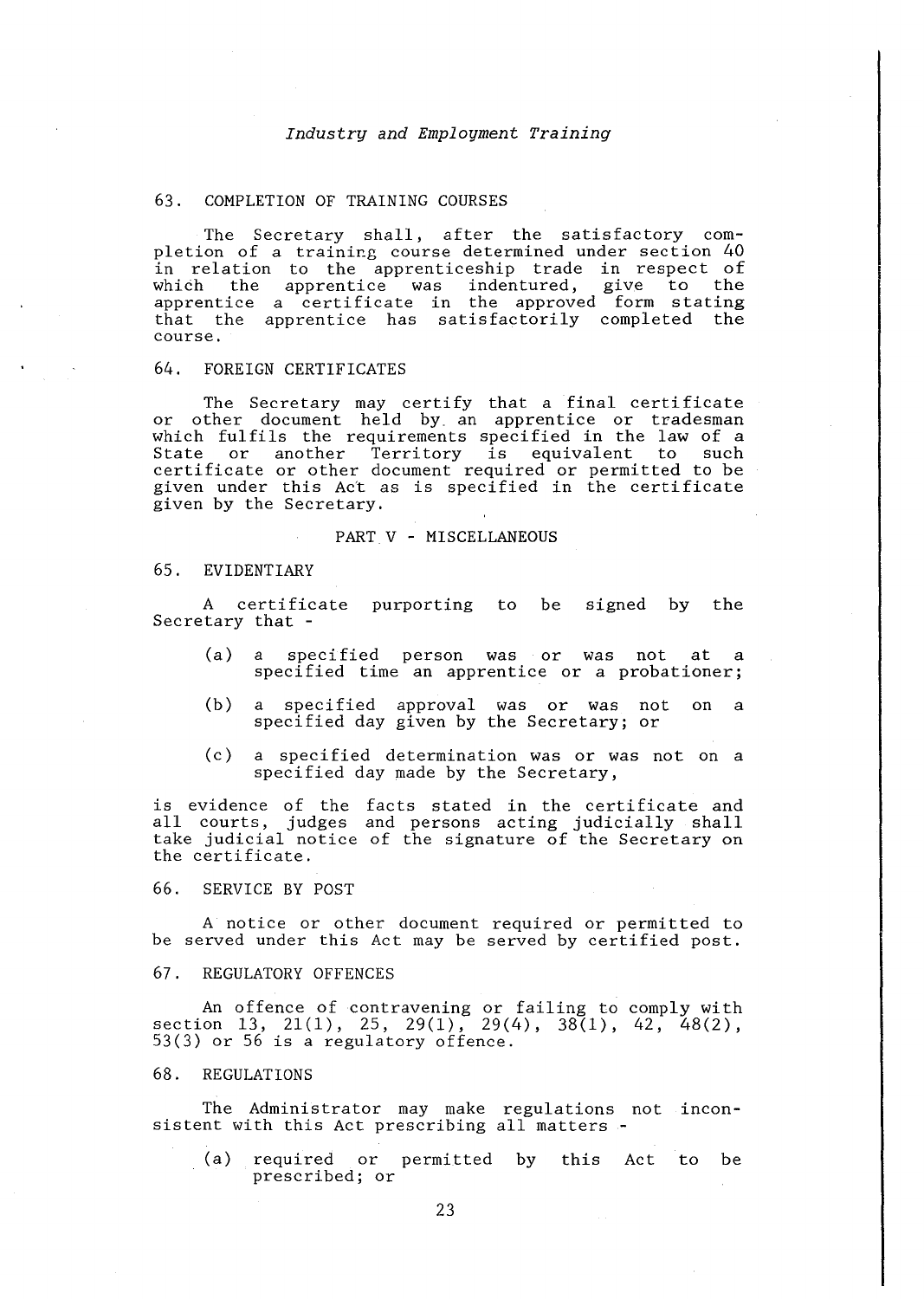(b) necessary or convenient to be prescribed for carrying out or giving effect to this Act.

#### PART VI - REPEAL AND SAVINGS

69. REPEAL

The Acts specified in the Schedule are repealed.

70. SAVINGS

(1) In this section "Commission" means the Vocational Training Commission established by section 7 of the *Vocational Training Commission Act* as in force immediately before the commencement of this Act.

(2) Notwithstanding the repeal effected by<br>section 69 -

- (a) a determination or approval made under the *Vocational Training Commission Act* in force immediately before the commencement of this Act continues in force as a determination or approval made under this Act but may be altered or repealed by a determination or approval under this Act;
- (b) indentures of apprenticeship entered into under the *Vocational Training Commission Act* in force immediately before the commencement of this Act continue in force as indentures of apprenticeship under this Act but may be suspended, cancelled or assigned under this Act;
- ( c) a trade declared to be an apprenticeship trade under the *Vocational Training Commission Act* in force immediately before the commencement of this Act shall be deemed to have been declared to be an apprenticeship trade under this Act;
- (d) an application to the Commission under the *Vocational Training Commission Act* in force immediately before the commencement of this Act may be dealt with as if it were an application under this Act to the Secretary; and
- (e) the apprenticeship register maintained by the<br>Commission under the Vocational Training Commission under *Commission Act* in force immediately before the commencement of this Act shall be maintained as the apprenticeship register required to be maintained under this Act.

(3) An estate or interest in property, whether real or personal, held by the Commission immediately before the commencement of this Act shall, on that commencement, be transferred to and vested in the Territory without further assurance and the Territory shall have all powers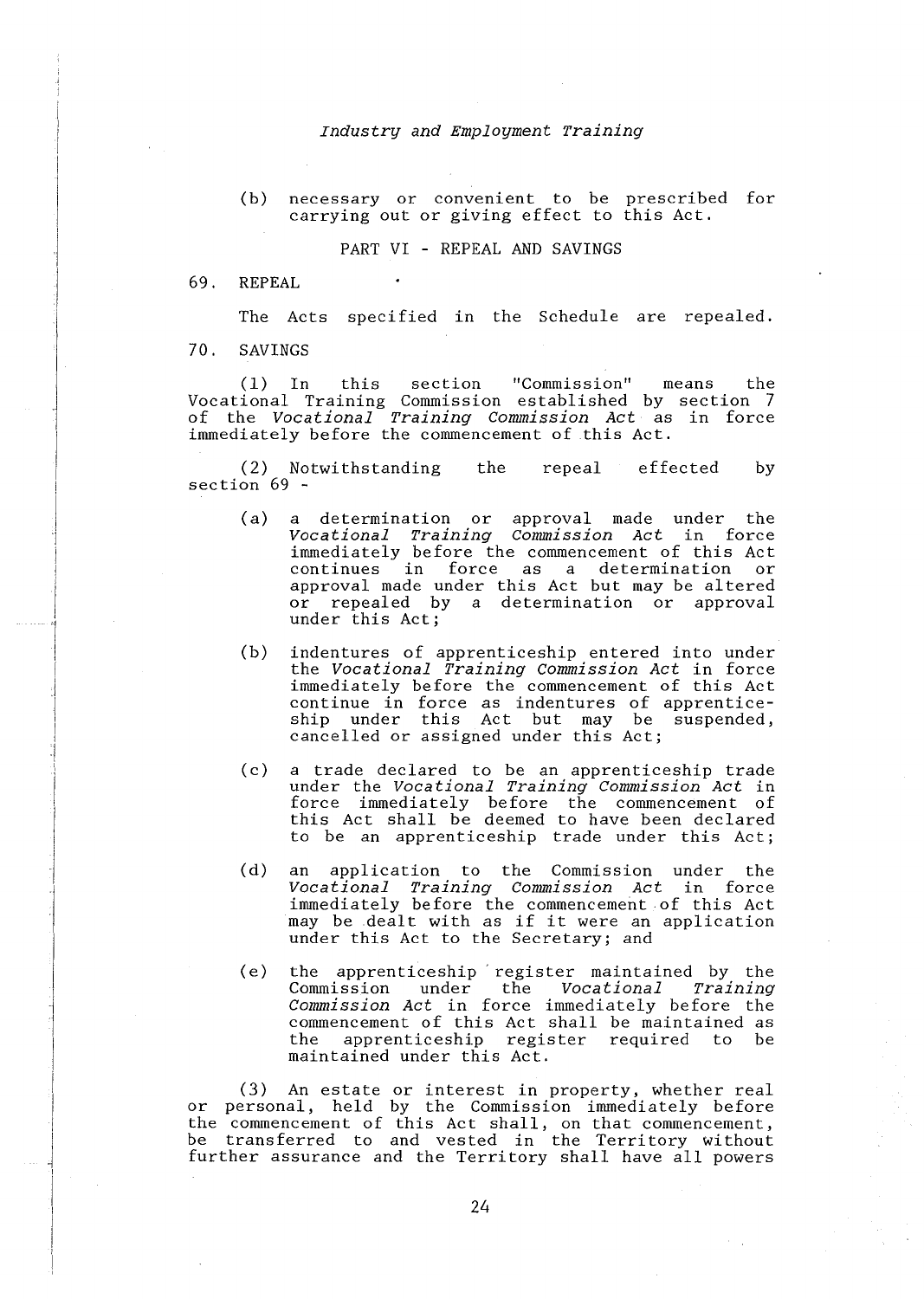necessary to take possession of and recover and deal with such property.

(4) The rights and liabilities of the Commission existing immediately before the commencement of this Act shall, on that commencement, be acquired and accepted by the Territory.

(5) An agreement to which the Commission was *a*  party or which affected the Commission, and whether or not of such a nature that the rights, liabilities and obligations under the agreement could be assigned, in force immediately before the commencement of this Act shall, on that commencement, have effect as if the Territory instead of the Commission were a party to or affected by the agreement and as if for every reference to the Commission (however worded and whether expressed or implied) in the agreement there were substituted, in relation to anything to be done, a reference to the Territory.

(6) Notwithstanding any law of the Territory, the Registrar-General shall, after the commencement of this Act, without any authority other than this section, upon application by the Territory, amend all references to the Commission in the registers kept under the *Real Propertg Act* to read as references to the Territory.

(7) Where before the commencement of this Act the Commission or the Chairman of the Commission was required by the *Vocational Training Commission Act* or by another Act or law of the Territory to exercise a power or perform a function in relation to the preparation or furnishing of a report and the power was not exercised or the function was not performed before that commencement, the power may be exercised or the function performed by the Secretary as if the Secretary were the Commission or the Chairman, as the case may be.

#### SCHEDULE

Section 69

#### REPEALED ACTS

*Industries Training Act 1979* (No. 6 of 1980) *Industries Training Amendment Act 1981* (No. 23 of 1981) *Industries Training Amendment Act 1982* (No. 97 of 1982)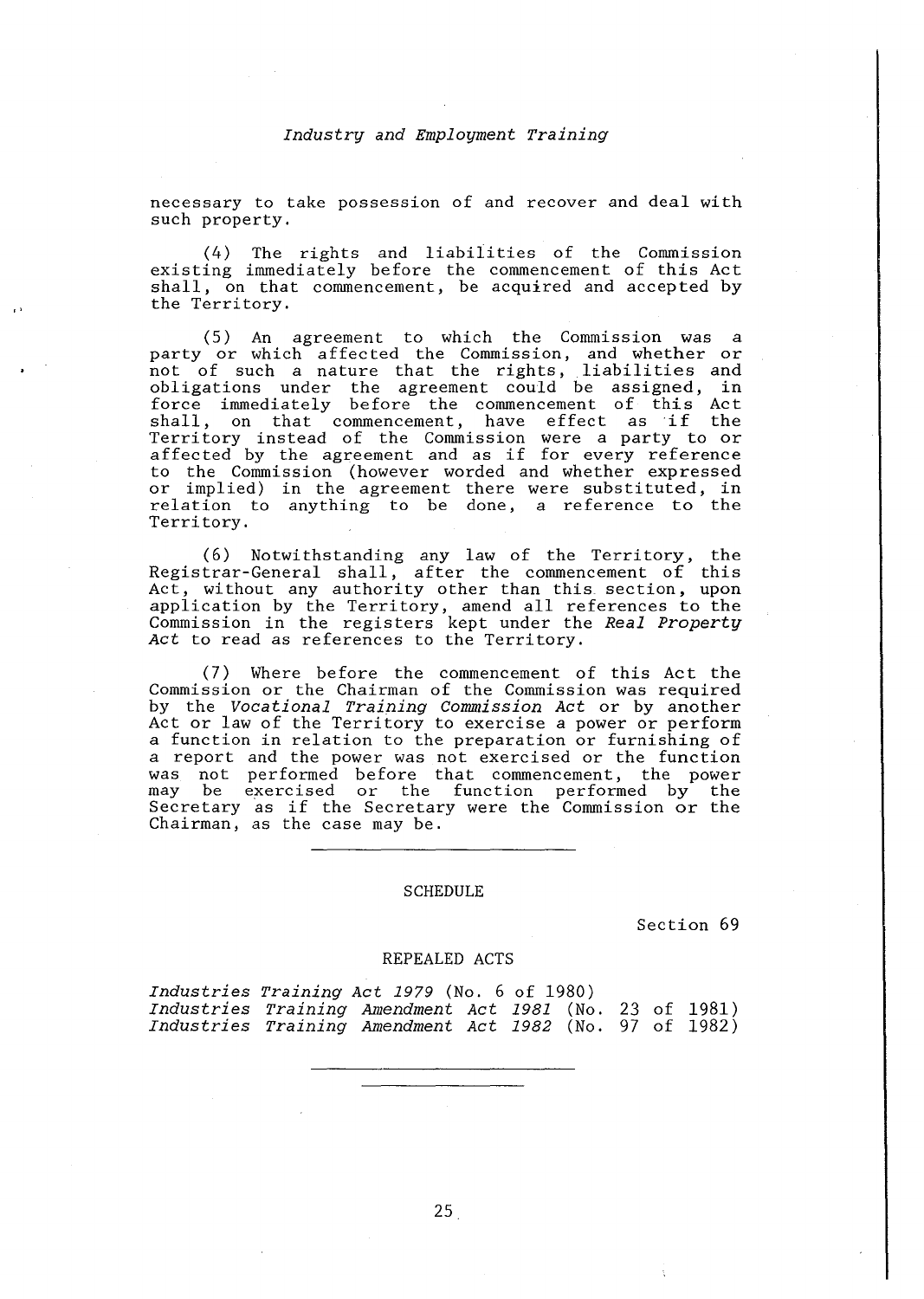